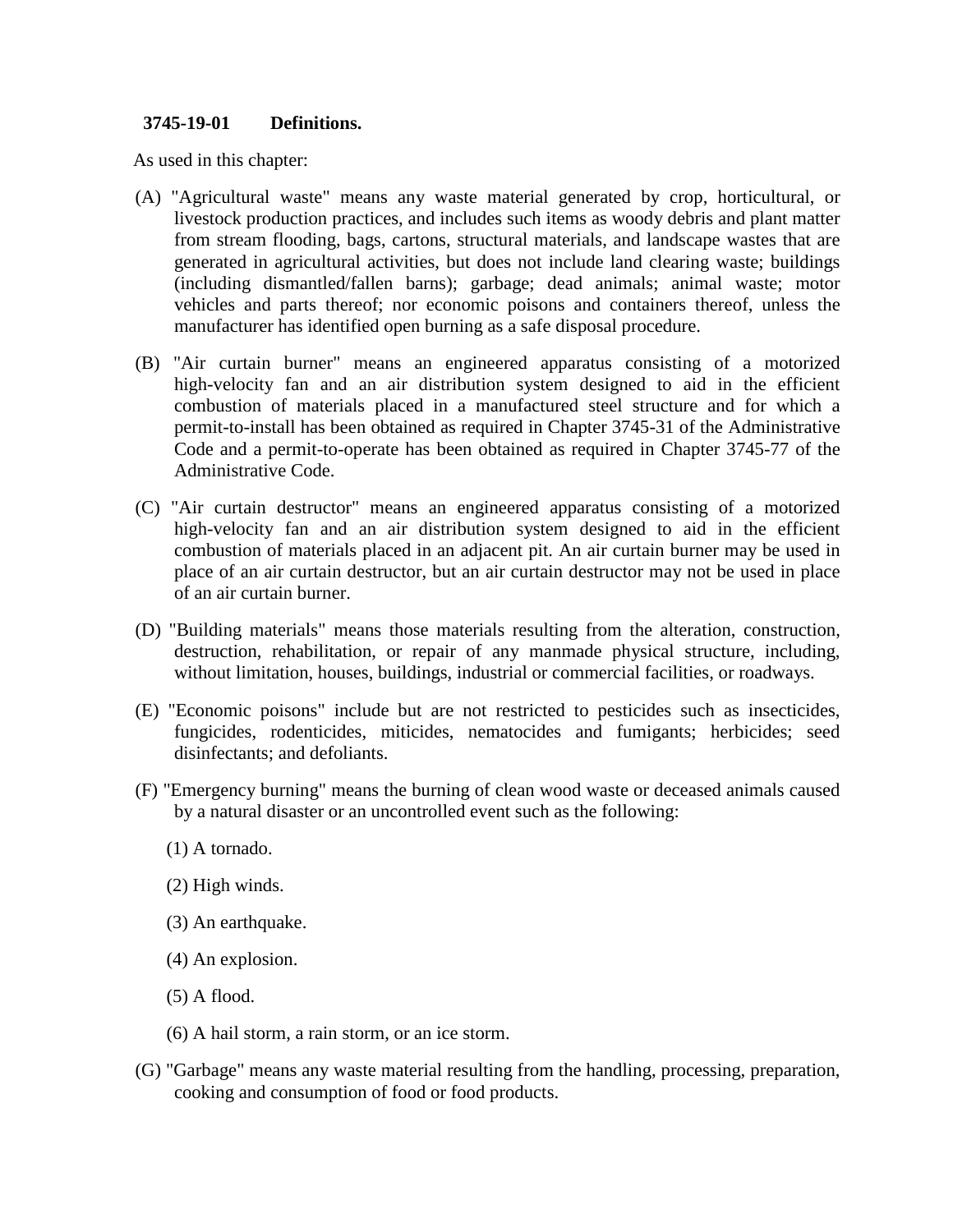- (H) "Inhabited building" means any inhabited private dwelling house and any public structure which may be used as a place of resort, assembly, education, entertainment, lodging, trade, manufacture, repair, storage, traffic, or occupancy by the public. Examples would include, but are not limited to, highway rest stops, restaurants, motels, hotels and gas stations.
- (I) "Landscape waste" means any plant waste material, except garbage, including trees, tree trimmings, branches, stumps, brush, weeds, leaves, grass, shrubbery, yard trimmings, and crop residues.
- (J) "Land clearing waste" means plant waste material which is removed from land, including plant waste material removed from stream banks during projects involving more than one property owner, for the purpose of rendering the land useful for residential, commercial, or industrial development. Land clearing waste also includes the plant waste material generated during the clearing of land for new agricultural development.
- (K) "Ohio EPA" means the Ohio environmental protection agency director or agencies delegated authority by the director of the Ohio environmental protection agency pursuant to section 3704.03 of the Revised Code or the chief of any Ohio environmental protection agency district office.
- (L) "Open burning" means the burning of any materials wherein air contaminants resulting from combustion are emitted directly into the ambient air without passing through a stack or chimney. Open burning includes the burning of any refuse or salvageable material in any device not subject to or designed specifically to comply with the requirements of rule 3745-17-09 or 3745-17-10 of the Administrative Code.
- (M) "Residential waste" means any waste material, including landscape waste, generated on the property of a one-, two- or three-family residence as a result of residential activities, but not including garbage, rubber, grease, asphalt, liquid petroleum products, or plastics.
- (N) "Restricted area" means the following:
	- (1) Except as provided in paragraph (N)(2) of this rule, the area within the boundary of any municipal corporation established in accordance with the provisions of Title 7 of the Revised Code, plus a zone extending one thousand feet beyond the boundaries of any such municipal corporation having a population of one thousand to ten thousand persons and a zone extending one mile beyond any such municipal corporation having a population of ten thousand persons or more according to the latest federal census.
	- (2) "Restricted area" shall not include any municipal corporation the territory of which is located on an island in Lake Erie except that, during the yearly period between Memorial Day and Labor Day, any such municipal corporation shall be required to comply with the requirements of rule 3745-19-03 of the Administrative Code.
- (O) "Unrestricted area" means all areas outside the boundaries of a restricted area as defined in paragraph (N) of this rule.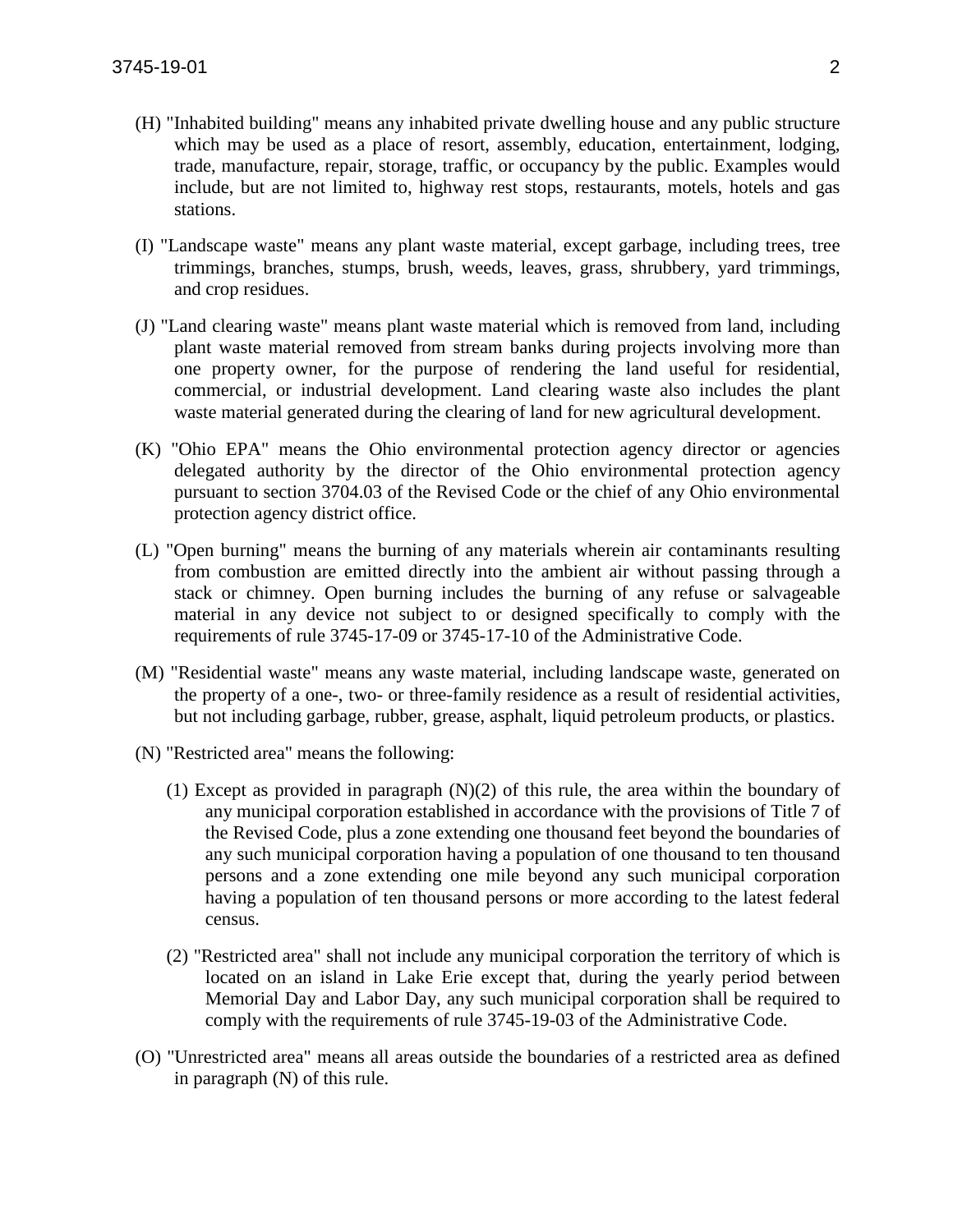- (P) Referenced materials. This chapter includes references to certain matter or materials. The text of the referenced materials is not included in the rules contained in this chapter. Information on the availability of the referenced materials as well as the date of, and/or the particular edition or version of the material is included in this rule. For materials subject to change, only the specific versions specified in this rule are referenced. Material is referenced as it exists on the effective date of this rule. Except for subsequent annual publication of existing (unmodified) Code of Federal Regulation compilations, any amendment or revision to a referenced document is not applicable unless and until this rule has been amended to specify the new dates.
	- (1) Availability. The referenced materials are available as follows:
		- (a) Clean Air Act. Information and copies may be obtained by writing to: "Superintendent of Documents, Attn: New Orders, PO Box 371954, Pittsburgh, PA 15250-7954." The full text of the act as amended in 1990 is also available in electronic format at www.epa.gov/oar/caa/. A copy of the act is also available for inspection and use at most public libraries and "The State Library of Ohio."
		- (b) Code of Federal Regulations (CFR). Information and copies may be obtained by writing to: "Superintendent of Documents, Attn: New Orders, PO Box 371954, Pittsburgh, PA 15250-7954." The full text of the CFR is also available in electronic format at http://www.ecfr.gov. The CFR compilations are also available for inspection and use at most public libraries and "The State Library of Ohio."
		- (c) National fire protection association. Information on the national protection association codes may be obtained by contacting the association at 1 Batterymarch park, Quincy, Massachusetts 02169-7471, 617-770-3000. Codes may be ordered www.nfpa.org/catalog/home/index.asp. Copies of the code exist or are available at most public libraries and "The State Library of Ohio."
	- (2) Referenced materials.
		- (a) 40 CFR 60.2974; "Am I required to apply for and obtain a title V operating permit for my air curtain incinerator that burns only wood waste, clean lumber, and yard waste?;" as published in the July 1,2017 Code of Federal Regulations.
		- (b) 40 CFR 60.3069; "Am I required to apply for and obtain a title V operating permit for my air curtain incinerator that burns only wood waste, clean lumber, and yard waste?;" as published in the July 1, 2017 Code of Federal Regulations.
		- (c) NFPA publication 1403; "Standard on Live Fire Training Evolutions, Chapter 4, Acquired Structures;" published April 30, 2007.
		- (d) Section 129 of the Clean Air Act; contained in 42 USC 7429; "Solid waste combustion;" as published January 6, 2017 in Supplement IV of the 2012 edition of the United States Code.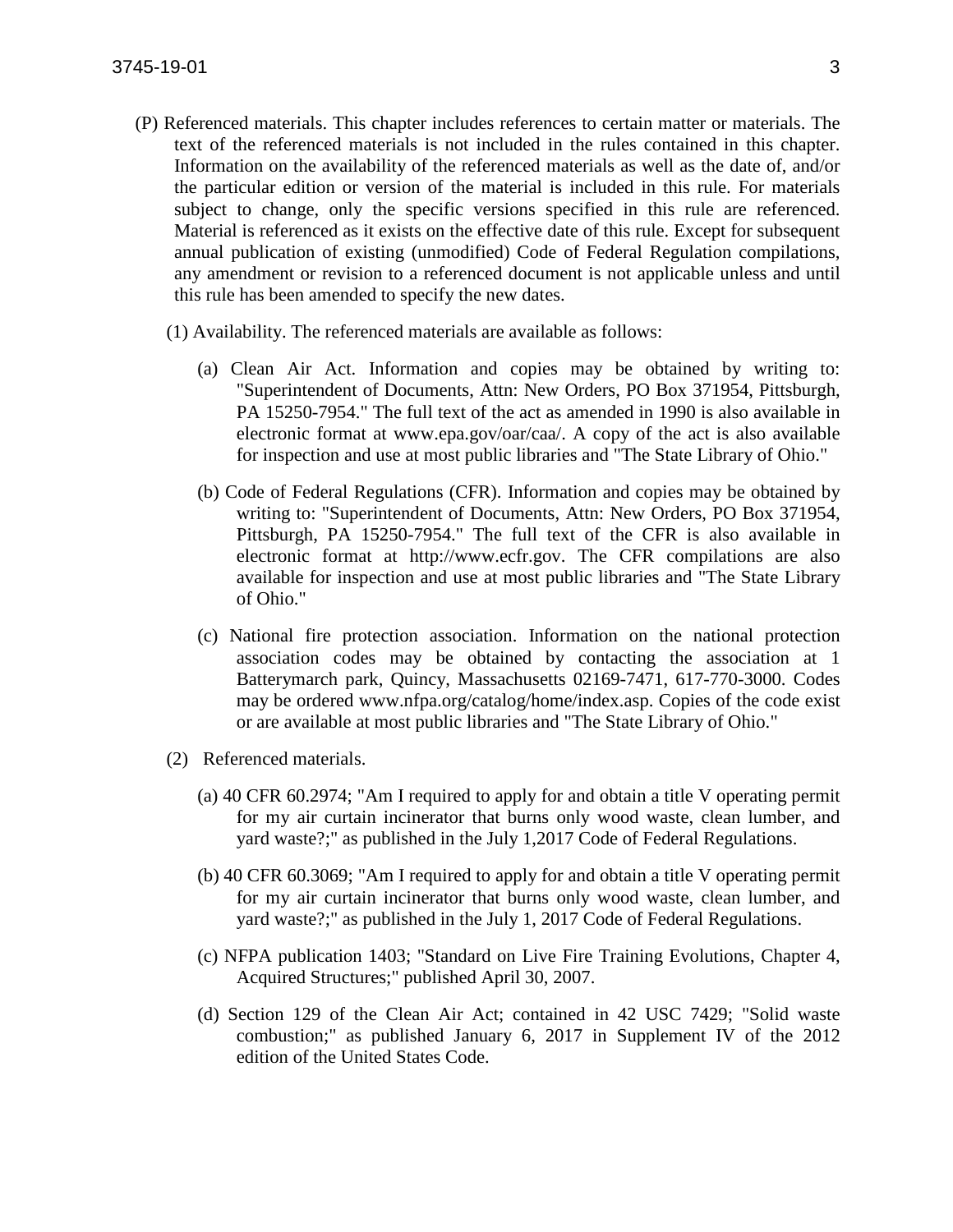Effective: 4/30/2018

Five Year Review (FYR) Dates: 11/30/2017 and 11/30/2022

CERTIFIED ELECTRONICALLY **Certification** 

04/16/2018 Date

> Promulgated Under: 119.03 Statutory Authority: 3704.03(E) Rule Amplifies: 3704.03(A), 3704.03(E) Prior Effective Dates: 06/21/1976, 10/30/1987, 12/20/1988, 11/27/2000, 07/07/2006, 05/27/2012, 08/18/2013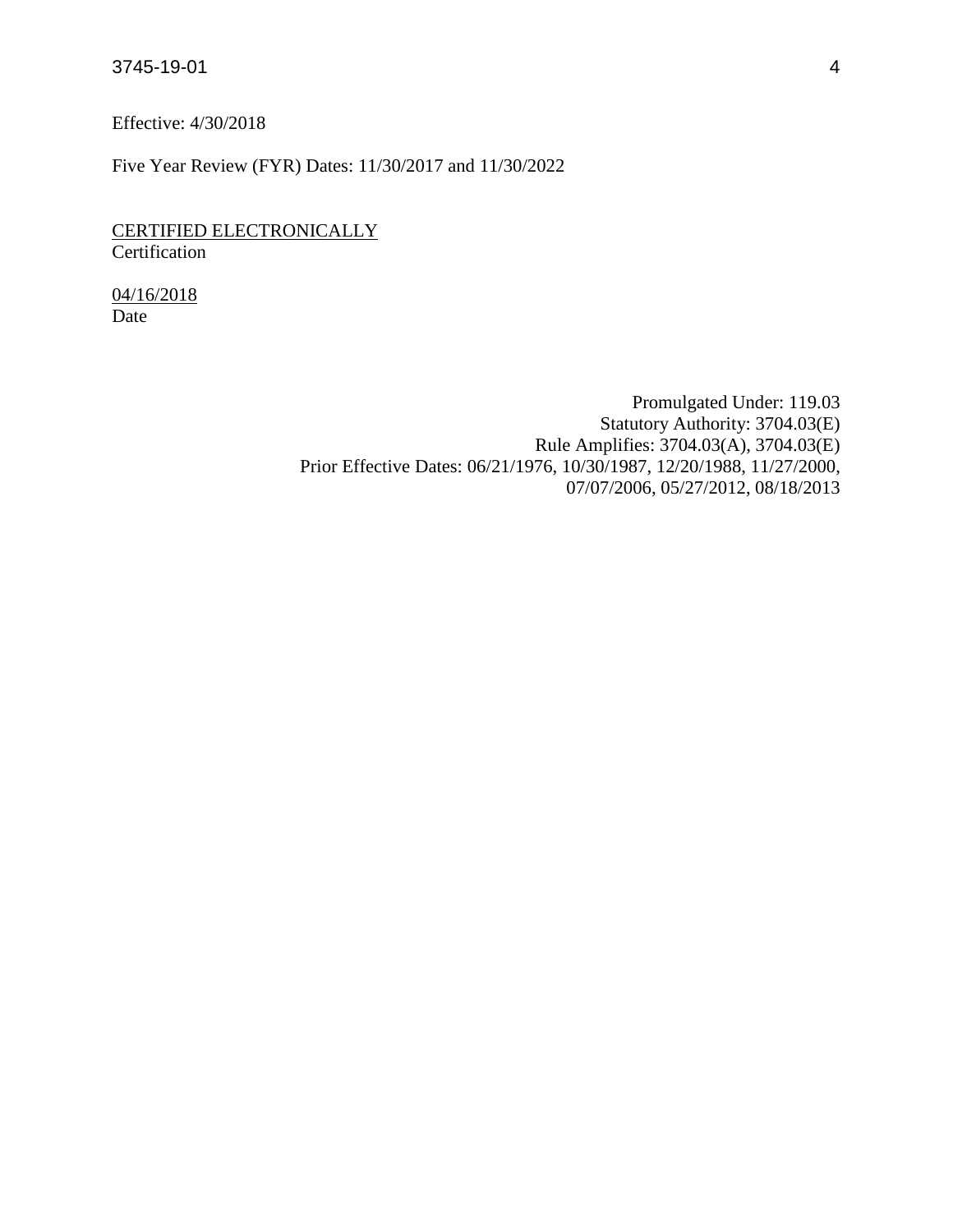### 3745-19-02 **Relations to other prohibitions.**

- (A) Notwithstanding any provision in this chapter, no open burning shall be conducted in an area where an air alert, warning, or emergency under Chapter 3745-25 of the Administrative Code is in effect.
- (B) No provisions of this chapter, permitting open burning, and no permission to open burn granted by the Ohio EPA, shall exempt any person from compliance with any section of the Revised Code, or any regulation of any state department, or any local ordinance or regulation dealing with open burning.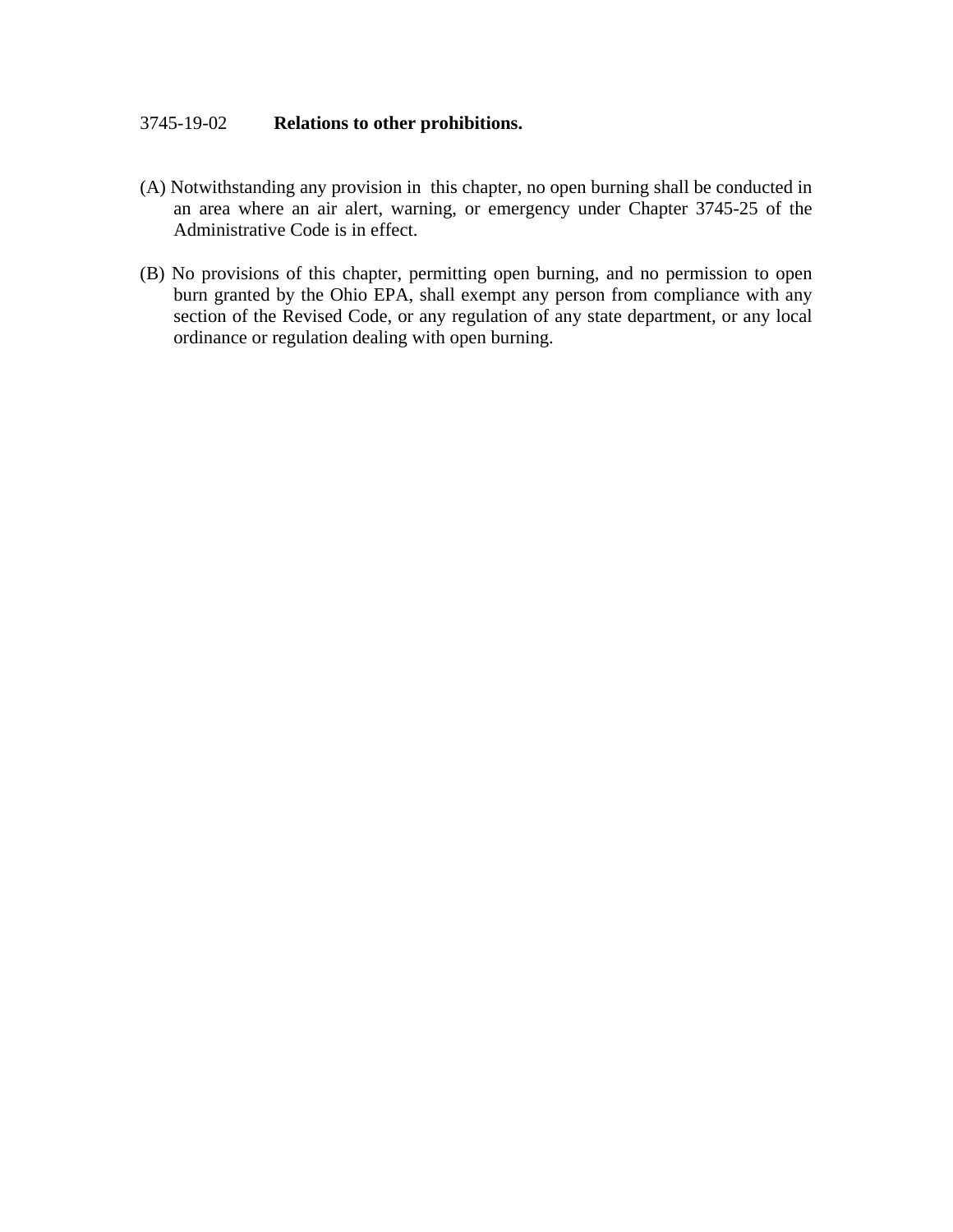Effective: 05/27/2012

R.C. 119.032 review dates: 01/30/2012 and 05/27/2017

CERTIFIED ELECTRONICALLY Certification

05/17/2012 Date

> Promulgated Under: 119.03 Statutory Authority: 3704.03(E) Rule Amplifies: 3704.03(A), 3704.03(E) Prior Effective Dates: 9/21/73, 10/20/87, 07/07/06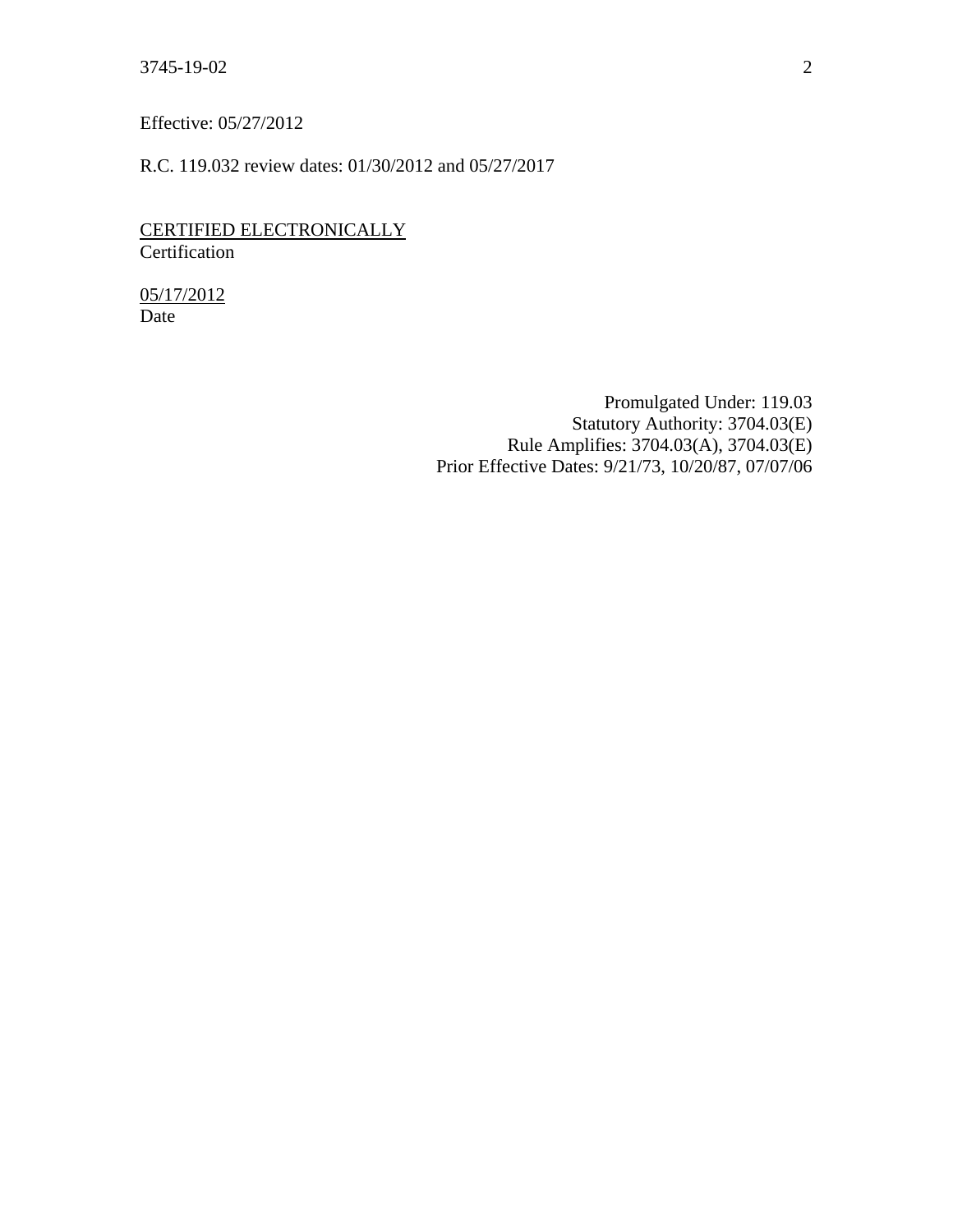### **3745-19-03 Open burning in restricted areas.**

[Comment: For dates of non-regulatory government publications, publications of recognized organizations and associations, federal rules, and federal statutory provisions referenced in this rule, see paragraph (P) of rule 3745-19-01 of the Administrative Code titled "Referenced materials."]

- (A) No person or property owner shall cause or allow open burning in a restricted area except as provided in paragraphs (B) to (D) of this rule or in section 3704.11 of the Revised Code.
- (B) Open burning shall be allowed for the following purposes without notification to or permission from the Ohio EPA:
	- (1) Heating tar, welding, acetylene torches, highway safety flares, heating for warmth of outdoor workers and strikers, smudge pots and similar occupational needs.
	- (2) Bonfires, campfires and outdoor fireplace equipment, whether for cooking food for human consumption, pleasure, religious, ceremonial, warmth, recreational, or similar purposes, if the following conditions are met:
		- (a) They are fueled with clean seasoned firewood, natural gas or equivalent, or any clean burning fuel with emissions that are equivalent to or lower than those created from the burning of seasoned firewood.
		- (b) They are not used for waste disposal purposes.
		- (c) They shall have a total fuel area of three feet or less in diameter and two feet or less in height.
	- (3) Disposal of hazardous explosive materials, military munitions or explosive devices that require immediate action to prevent endangerment of human health, public safety, property or the environment and that are excluded from the requirement to obtain a hazardous waste permit pursuant to paragraph  $(D)(1)(d)$  of rule 3745-50-45 of the Administrative Code.
	- (4) Recognized training in the use of fire extinguishers for commercial or industrial fire prevention.
	- (5) Fires set at the direction of federal, state, and local law enforcement officials for the purpose of destruction of cannabis sativa (marijuana) plant vegetation, processed marijuana material or other drugs seized by federal, state, or local law enforcement officials.

Fires allowed by paragraphs  $(B)(1)$ ,  $(B)(2)$  and  $(B)(4)$  of this rule shall not be used for waste disposal purposes and shall be of minimum size sufficient for their intended purpose; the fuel shall be chosen to minimize the generation and emission of air contaminants.

(C) Open burning shall be allowed for the following purposes with prior notification to the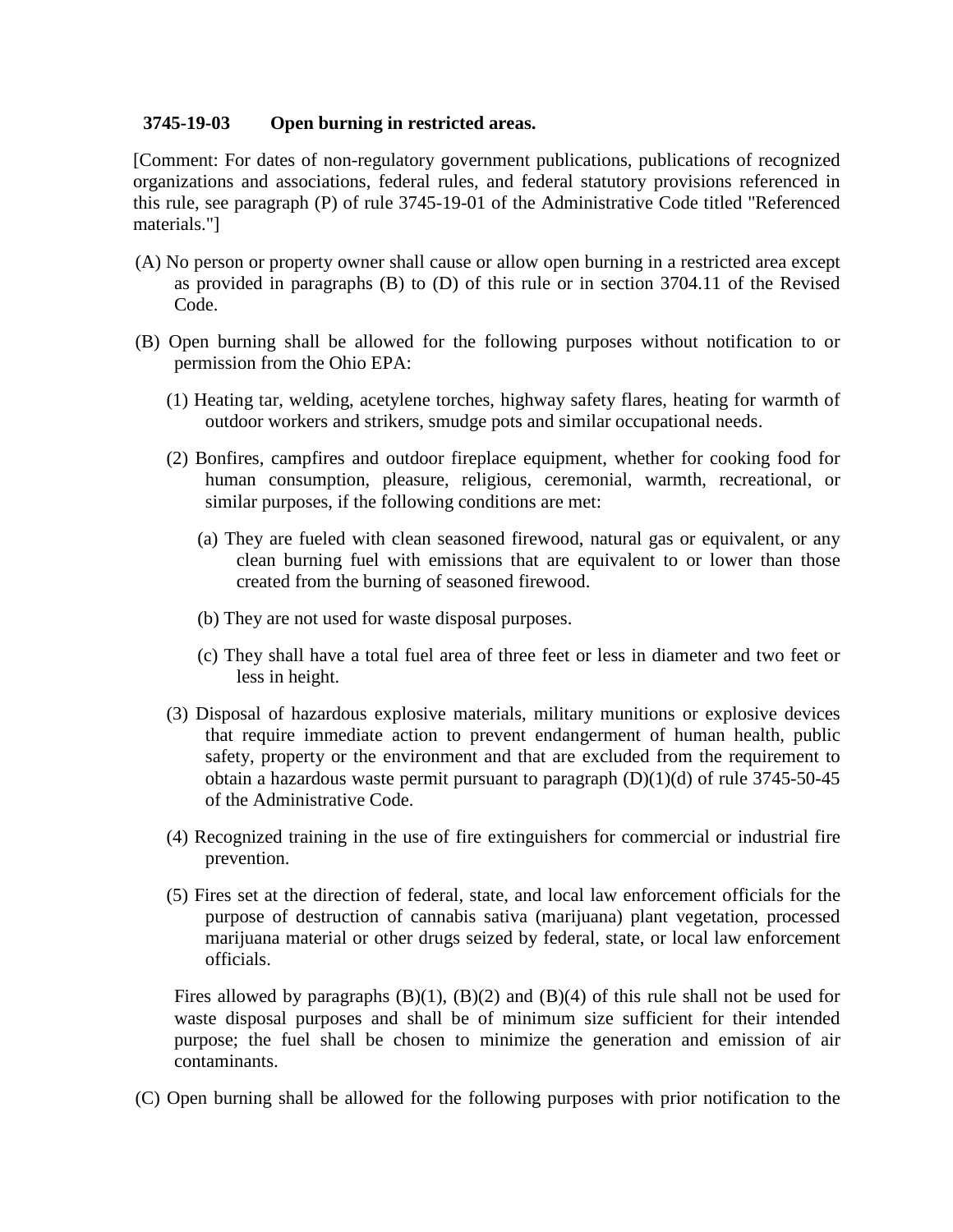Ohio EPA in accordance with paragraph (B) of rule 3745-19-05 of the Administrative Code:

- (1) Prevention or control of disease or pests, with written or oral verification to the Ohio EPA from the Ohio department of health or local health department, the centers for disease control and prevention, cooperative extension service, Ohio department of agriculture, or United States department of agriculture, that open burning is the only appropriate disposal method.
- (2) Bonfires or campfires used for ceremonial purposes that do not meet the requirements of paragraph (B)(2) of this rule, provided the following conditions are met:
	- (a) They have a total fuel area no greater than five feet in diameter by five feet in height and burn no longer than three hours.
	- (b) They are not used for waste disposal purposes.
	- (c) They are fueled with clean seasoned firewood, natural gas or equivalent, or any clean burning fuel with emissions that are equivalent to or lower than those created from the burning of seasoned firewood.
- (3) Disposal of agricultural waste generated on the premises if the following conditions are observed:
	- (a) The fire is set only when atmospheric conditions will readily dissipate contaminants.
	- (b) The smoke does not create a visibility hazard on roadways, railroad tracks, or air fields.
	- (c) The fire is located at a point on the premises no less than one thousand feet from any inhabited building not located on said premises.
	- (d) The wastes are stacked and dried to provide the best practicable condition for efficient burning.
	- (e) No materials are burned which contain rubber, grease, asphalt, liquid petroleum products, plastics or building materials.
- (4) Recognized horticultural, silvicultural (forestry), range management, prairie and grassland management, invasive species management, or wildlife management practices, if all of the following conditions are met:
	- (a) The fire shall be performed within one hundred eighty days of submitting the notification.
	- (b) The fire shall be performed when it is anticipated weather conditions will minimize the dispersion of smoke near populated areas and the smoke does not create a visibility hazard on roadways, railroad tracks, or air fields. Smoke dispersion conditions shall be evaluated before, during, and after the fire and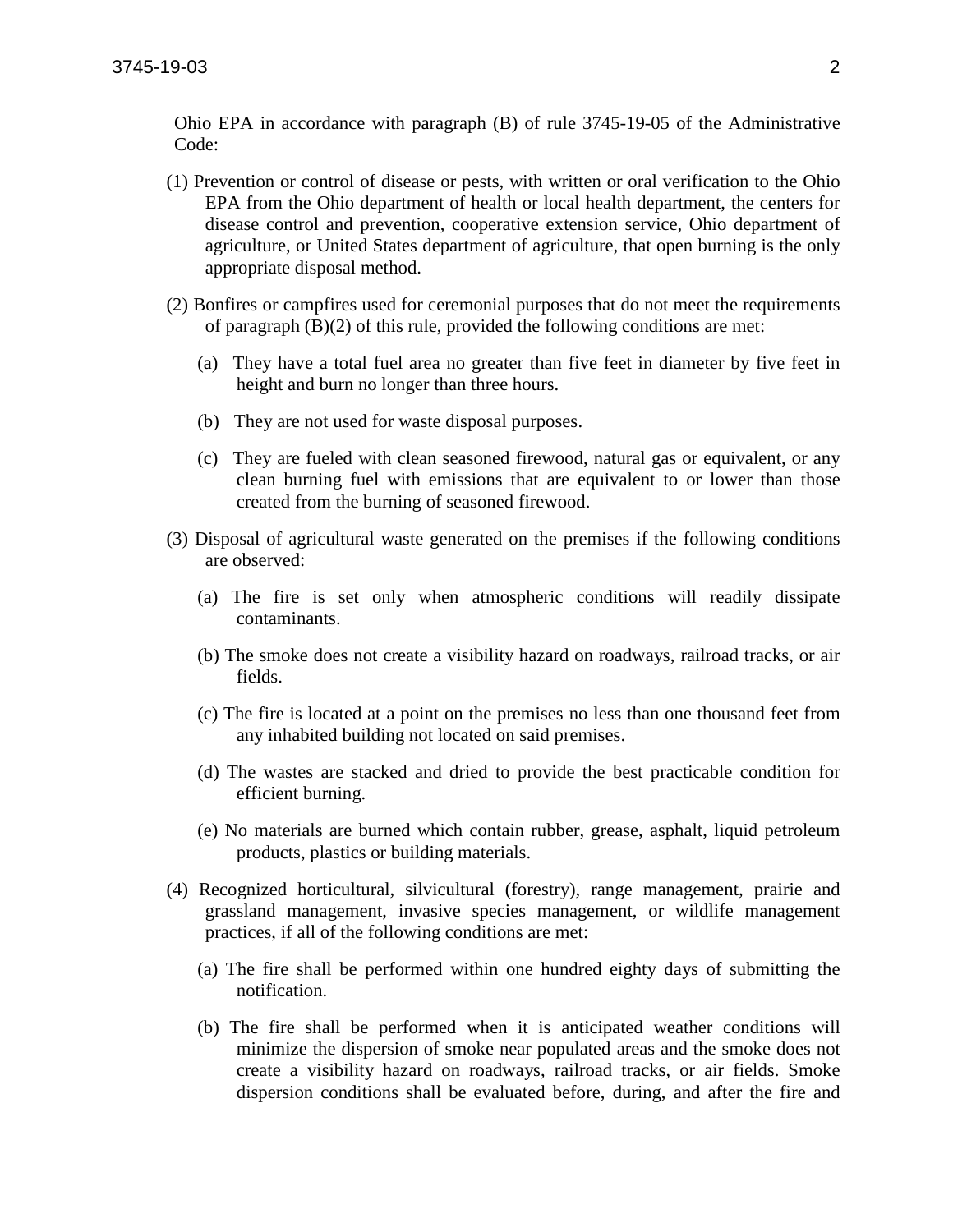actions taken to minimize smoke impacts.

- (c) The person making the notification shall notify the local fire department having jurisdiction over the burn area at least twenty-four hours before the fire is anticipated to occur.
- (d) The person making the notification shall provide reasonable notification to populations potentially impacted by the smoke before the fire occurs. Populations potentially impacted shall include, at a minimum, those within one-quarter mile of the burn site. Reasonable notification shall include one of the following:
	- (i) Posting notice of intent to burn, including contact information for the person making the notification and the anticipated date that the fire will occur, within open view from a public roadway adjacent to and outside of the property on which the fire will occur.
	- (ii) Posting a notice in a newspaper of general circulation in the local community in which the fire will occur. The notice shall include, at a minimum, the address of the property at which the fire will occur, contact information for the person making the notification and the anticipated date that the fire will occur.
	- (iii) Delivering written notice directly to residences and businesses within a minimum of one-quarter mile of the burn site. Notices shall include, at a minimum, the address of the property at which the fire will occur, contact information for the person making the notification and the anticipated date that the fire will occur.
- (e) The person making the notification shall document information on the weather, smoke conditions, any air quality concerns before, during, and after the fire, the actual number of acres burned, the time the fire was initially kindled, the time when active kindling ceased and the time at which mop up activities ceased. The person making the notification shall maintain this information for a minimum of one year from the date of the fire and shall provide this information to the appropriate Ohio EPA district office or local air agency within ten days upon request.
- (f) Reasonable access to the burn site shall be provided to Ohio EPA representatives at any time during the fire.
- (D) Open burning shall be allowed for the following purposes upon receipt of written permission from the Ohio EPA, in accordance with paragraph (A) of rule 3745-19-05 of the Administrative Code, provided that any conditions specified in the permission are followed:
	- (1) Disposal of ignitable or explosive materials where the Ohio EPA determines that there is no practical alternate method of disposal, excluding those materials identified in paragraph (B)(3) of this rule.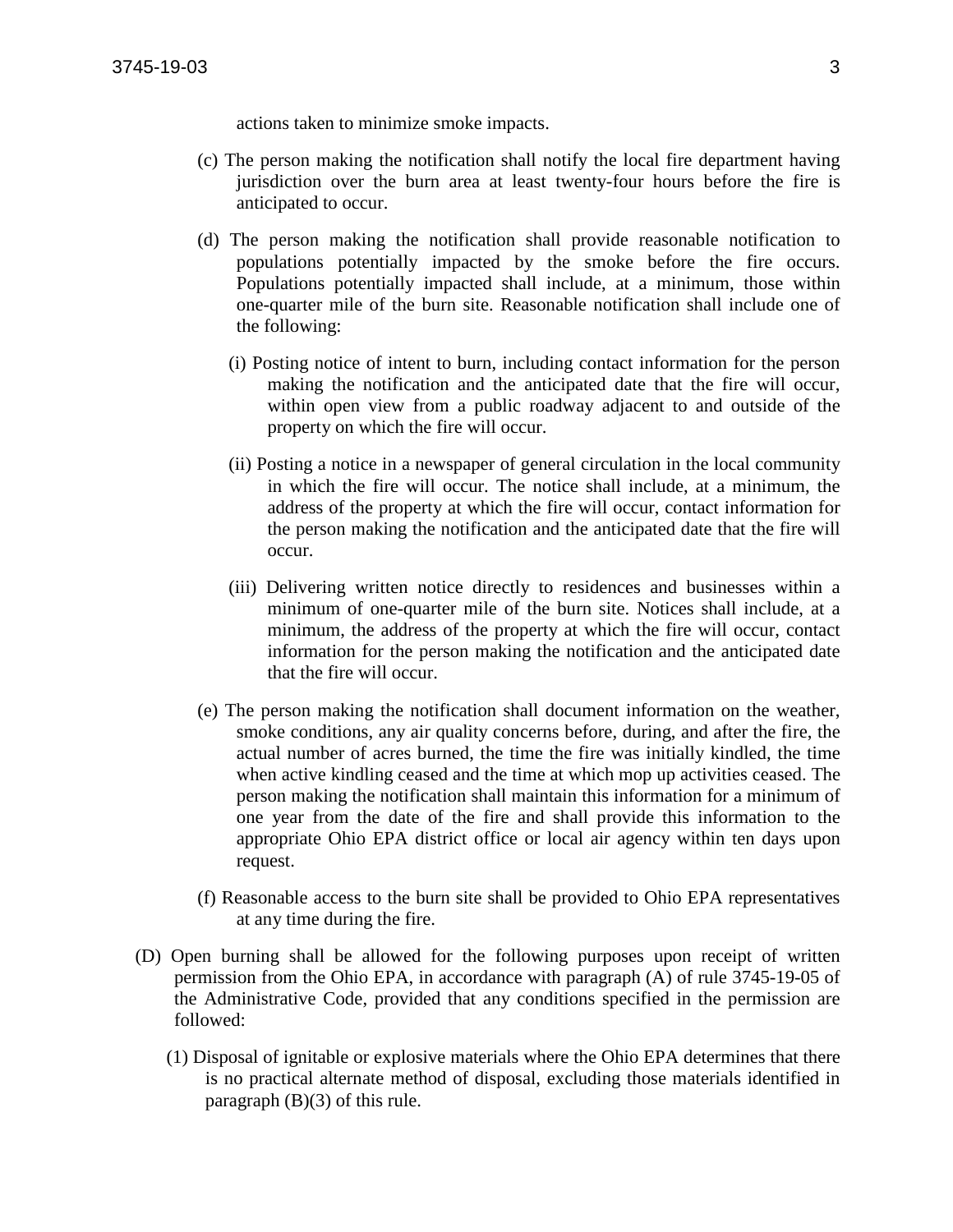- (2) Instruction in methods of fire fighting or for research in the control of fire as recognized by the state fire marshal division of the Ohio department of commerce and the guidelines set forth in the national fire protection association's (NFPA) publication 1403: "Standard on Live Fire Training Evolutions, Chapter 4, Acquired Structures," provided that the application required in paragraph (A)(1) of rule 3745-19-05 of the Administrative Code is submitted by the commercial or public entity responsible for the instruction.
- (3) In emergency or other extraordinary circumstances for any purpose determined to be necessary by the director and, if required, performed as identified in the appendix to this rule. If deemed necessary, the open burning may be authorized with prior oral approval by the director followed by the issuance of a written permission to open burn within seven working days of the oral approval.
- (4) Fires or pyrotechnic effects, for purposes other than waste disposal, set as part of commercial film-making or video production activities for motion pictures and television.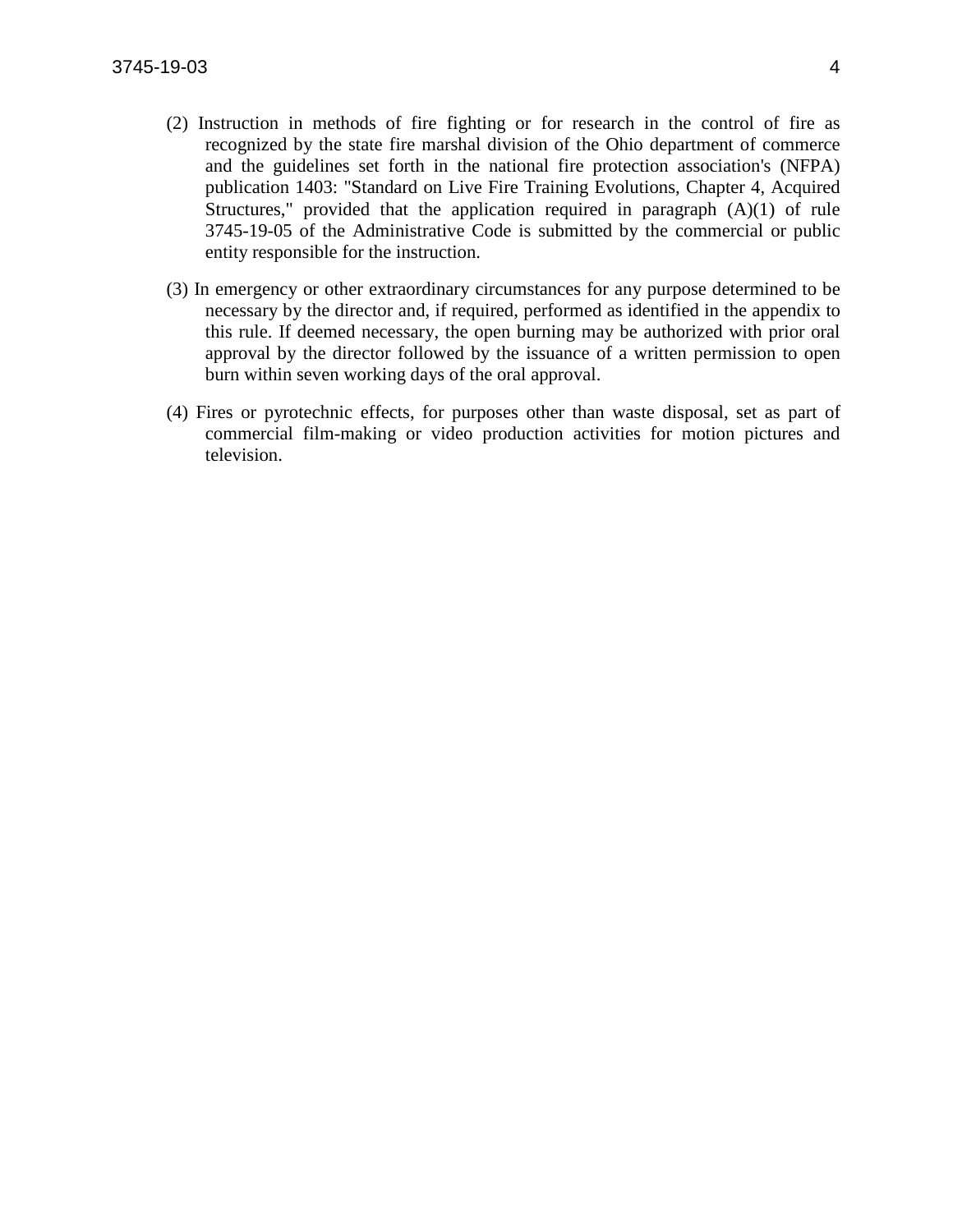Effective: 4/30/2018

Five Year Review (FYR) Dates: 11/30/2017 and 11/30/2022

CERTIFIED ELECTRONICALLY **Certification** 

04/16/2018 Date

> Promulgated Under: 119.03 Statutory Authority: 3704.03(E) Rule Amplifies: 3704.03(A), 3704.03(E) Prior Effective Dates: 06/21/1976, 10/30/1987, 12/20/1988, 11/27/2000, 07/07/2006, 05/27/2012, 11/10/2015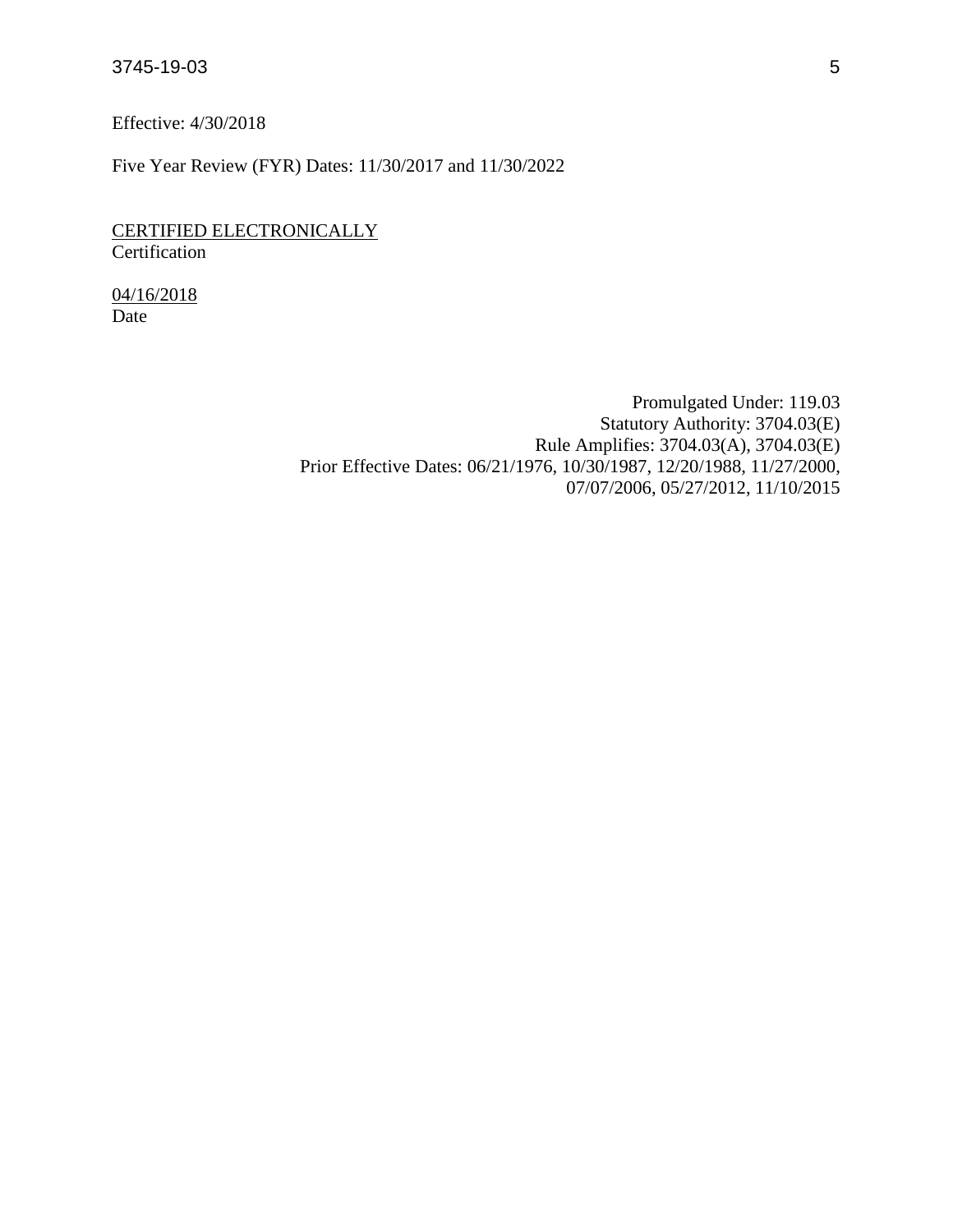# **Appendix**

Open Burning of Storm Debris Conditions for "Extraordinary Circumstances" Approvals Issued to Communities Demonstrating a Severe Economic Hardship for the Disposal of Storm Debris Under rules 3745-19-  $03(D)(3)$  or  $3745-19-04(C)(3)$  of the Administrative Code

If a community is located in an area that was declared a state of emergency by the governor for a natural disaster, such an ice storm, tornado or flood, and the community has demonstrated a severe economic hardship in accordance with the community hardship table below, that would prevent disposal techniques such as chipping or the use of an air curtain destructor, Ohio EPA under paragraph (D)(3) of rule 3745-19-03 or paragraph (C)(3) of rule 3745-19-04 of the Administrative Code, may allow for the open burning of trees and vegetative wastes provided the local community meets the following guidelines. The local community must request and receive an Ohio EPA open burning permit from the director and the community must follow the following guidelines for open burning of the vegetative material, trees and tree limbs.

- 1. The material burned must be limited to vegetative material, trees and tree limbs resulting from a natural disaster.
- 2. All material to be burned shall be dry and in a state to sustain good combustion.
- 3. No burning shall take place within:
	- a. one hundred feet of any uninhabited structure or powerline;
	- b. three hundred feet of a frequently traveled municipal or township road;
	- c. five hundred feet of any state highway;
	- d. one thousand feet of any interstate highway;
	- e. one-half mile from any school or day care;
	- f. one mile from any hospital, nursing home or any other type of health care facility;
	- g. one thousand feet from any inhabited building;
	- h. one thousand feet from any fuel storage facility with three or less tanks or above ground petroleum or natural gas pipeline; or
	- i. one-half mile from any fuel storage facility with three or more tanks.
- 4. All fires must be attended at all times during burning until completely extinguished.
- 5. Burning may not be conducted during unfavorable meteorological conditions such as:
	- a. high winds;
	- b. temperature inversions;
	- c. air stagnation; or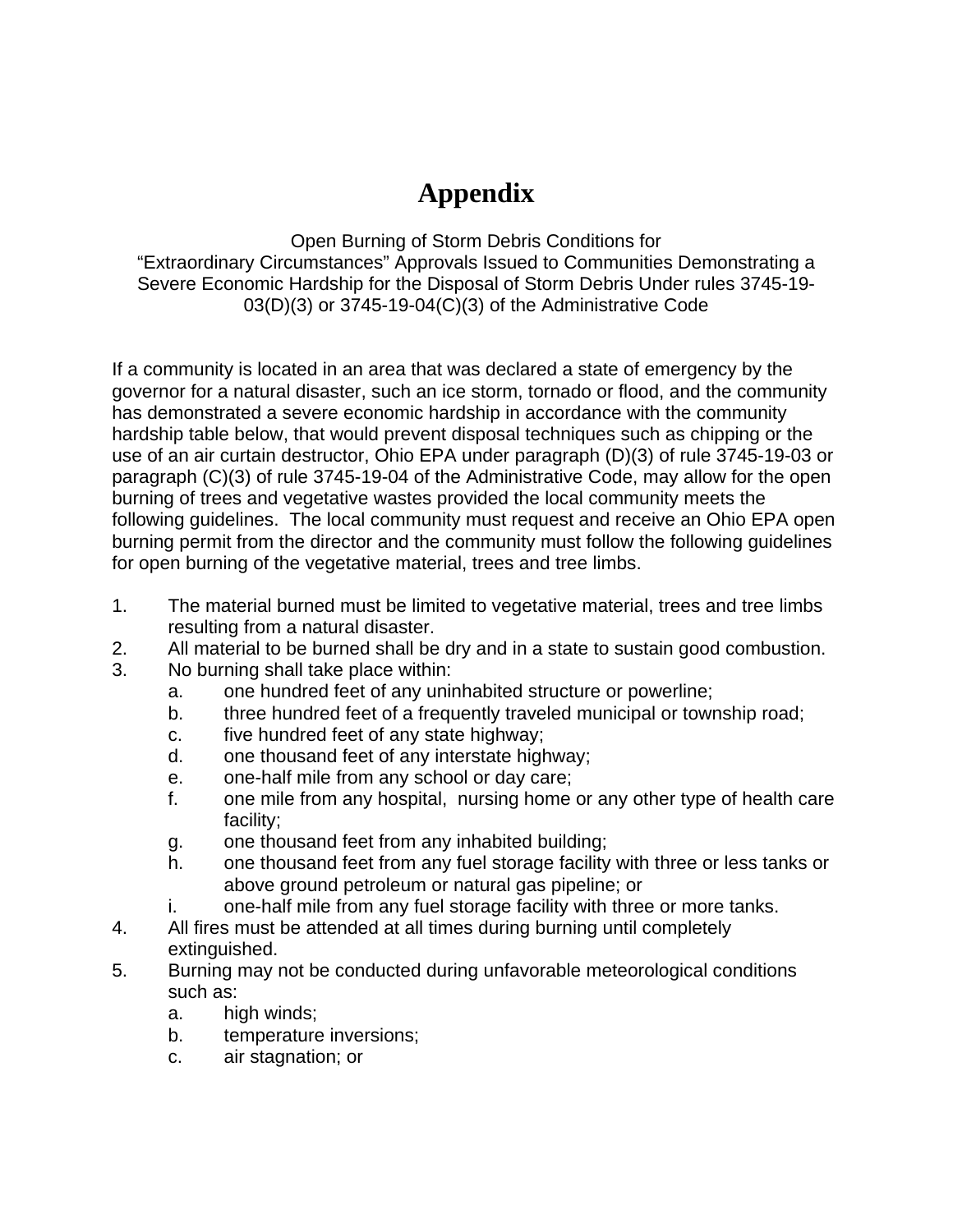### Appendix (cont)

- a. when a pollution alert or ozone action day has been declared.
- 6. If at any time a fire creates:
	- a. a threat to public health;
	- b. a nuisance; or
	- c. a fire hazard;
	- the burning shall be extinguished.
- 7. All burning shall comply with other federal, state, and local laws, rules, and ordinances.
- 8. Adequate firefighting equipment shall be on-site for extinguishing purposes during burning times.
- 9. Burning shall be conducted during daylight hours only, and all fires shall be extinguished prior to sunset.
- 10. The pile to be burned shall be less than or equal to five thousand cubic yards and only one pile may be burned at a time.
- 11. The district office of Ohio EPA or the local air agency along with the local fire department and health department must be notified at least twenty-four hours in advance of the date and time of the burning.
- 12. The open burning permit shall be made available at the burning site to state and local officials upon request.
- 13. The open burning permit shall be valid for no longer than three months from the date of issuance.
- 14. Any change in the plan must receive an additional approval from the Ohio EPA district office or local air agency, unless the change is to reduce open burning.
- 15. The Director may add conditions to an approval letter, as necessary, to prevent a public nuisance or protect the public health or the environment. Such conditions may be based on local air quality conditions, including whether the area is a nonattainment county or has been redesignated from nonattainment to attainment status.

## Ohio Environmental Protection Agency

Permit Requirements for Air Curtain Destructors Employed for Landscape Waste

The accumulation and open burning with air curtain destructors (ACDs) of storm debris shall be allowed by municipalities upon receipt of written permission from Ohio EPA or the appropriate local air agency, provided the following conditions are met:

- 1. The material to be burned shall be limited to vegetative material, trees and tree limbs.
- 2. The ACD shall be at least 0.5 mile from any hospital, day care, nursing home or any other type of health care facility.
- 3. The ACD shall be at least five hundred feet from any inhabited building not located on said premises.
- 4. All material to be burned shall be dry and in a state to sustain good combustion.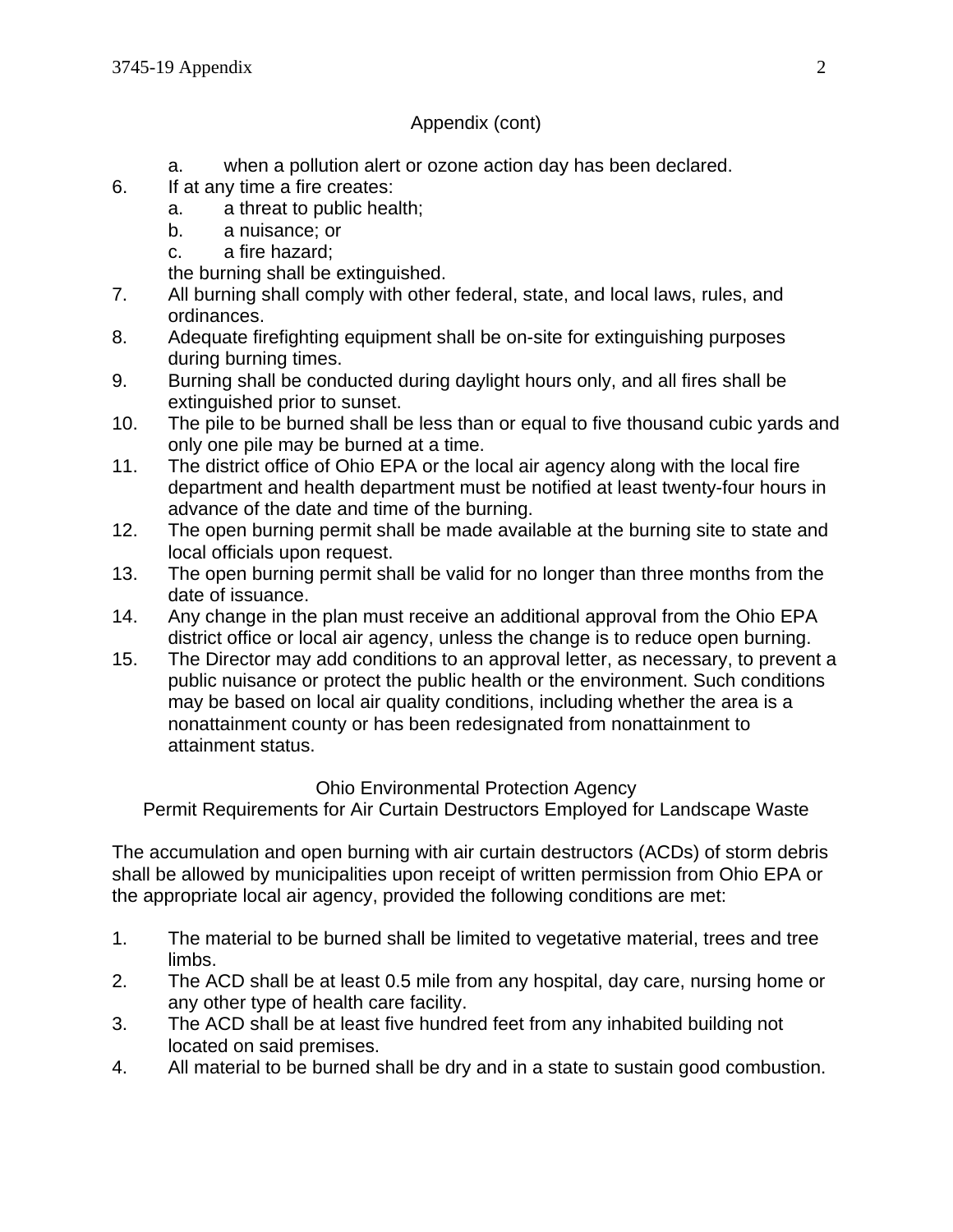## Appendix (cont)

- 1. Burning may not be conducted during unfavorable meteorological conditions such as high winds, temperature inversions, air stagnation, when a pollution alert or ozone action day has been declared. The open burning shall not create a nuisance. The emission of smoke, ashes, dust, dirt, odors or any other substance in such a matter or amount as to endanger the health, safety or welfare of the public or cause unreasonable injury or damage to property, is a public nuisance and is prohibited.
- 1. All material shall be burned in an open pit which shall be constructed as follows:
	- a. The pit shall be rectangular in shape with four vertical walls.
	- b. The maximum length shall be no longer than the blower manifold.
	- c. The maximum width shall be less than ten feet. A width of six to eight feet is recommended.
	- d. The nozzles are to be directed down into the pit at a twenty-five to thirty degree angle from the horizontal.
- 2. The ACD may be shut off during start-up for a maximum of twenty-five minutes. Otherwise, the ACD must remain in operation until the fire has been completely extinguished. Smoldering will not be allowed.
- 3. The burn pit is not to be loaded above two-thirds of its total depth.
- 4. The loading of the pit shall be done in such a way as to minimize the amount of soil entering the pit.
- 5. The community must have personnel present at all times when open burning is taking place.
- 6. The Ohio EPA or local air agency inspector shall be notified when open burning will take place and shall be allowed complete access to the site before, during and after the operation of the ACD.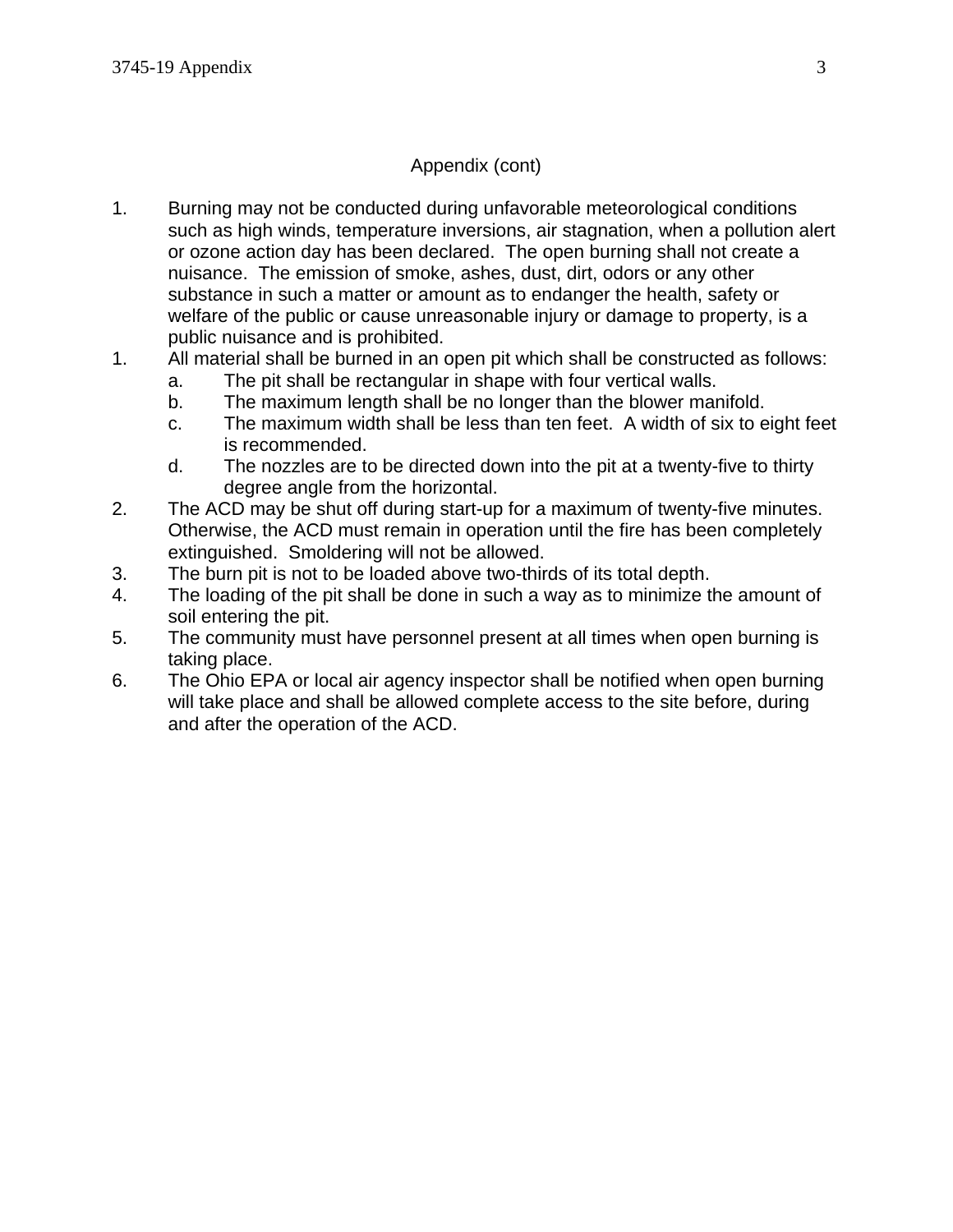# Appendix (cont)

# Community Hardship Table

| <b>Village/Township/City</b><br><b>Size</b> | <b>Population</b>                                                             | <b>Controlled Burning Option</b>                                                                                                                                                                                                                                                                             | <b>Open Burning Option*</b>                                                                                                                                                                                                                               |
|---------------------------------------------|-------------------------------------------------------------------------------|--------------------------------------------------------------------------------------------------------------------------------------------------------------------------------------------------------------------------------------------------------------------------------------------------------------|-----------------------------------------------------------------------------------------------------------------------------------------------------------------------------------------------------------------------------------------------------------|
| <b>Small Community</b>                      | Population of<br>than<br><b>less</b><br>5,000                                 | Open burning of storm debris<br>allowed<br>using<br>air<br>curtain<br>if<br>the<br>following<br>destructor<br>conditions apply: (1) area was<br>declared a state of emergency<br>by the governor and<br>(2)<br>disposal of storm debris using<br>other<br>disposal<br>methods<br>exceeds \$5,000.            | Open burning of storm debris<br>if the following conditions<br>apply: (1) area was declared<br>a state of emergency by the<br>governor and (2) disposal of<br>storm debris using other<br>methods exceeds<br>disposal<br>\$5,000                          |
| <b>Medium Community</b>                     | Population of<br>greater<br>than<br>5,000,<br>but  <br>less<br>than<br>25,000 | Open burning of storm debris<br>allowed<br>using<br>air<br>curtain<br>if<br>the<br>destructor<br>following<br>conditions apply: (1) area was<br>declared a state of emergency<br>by the governor and (2)<br>disposal of storm debris using<br>methods<br>other<br>disposal<br>exceeds \$10,000.              | Open burning of storm debris<br>if<br>allowed<br>following<br>the<br>conditions apply: (1) area was<br>declared<br>οf<br>state<br>a<br>emergency by the governor<br>and (2) disposal of storm<br>debris using other disposal<br>methods exceeds \$10,000. |
| Large Community                             | Population<br>greater<br>than<br>25,000                                       | Open burning of storm debris<br>allowed<br>using<br>air<br>curtain<br>if.<br>the<br>destructor<br>following<br>conditions apply: (1) area was<br>declared a state of emergency<br>and<br>the<br>governor<br>(2)<br>bv<br>disposal of storm debris using<br>methods<br>other<br>disposal<br>exceeds \$20,000. | Open burning of storm debris<br>if<br>allowed<br>the<br>following<br>conditions apply: (1) area was<br>declared<br>state<br>οf<br>a<br>emergency by the governor<br>and (2) disposal of storm<br>debris using other disposal<br>methods exceeds \$20,000. |

\*Allowed only if specifically approved by the director in response to community's demonstration of severe economic hardship.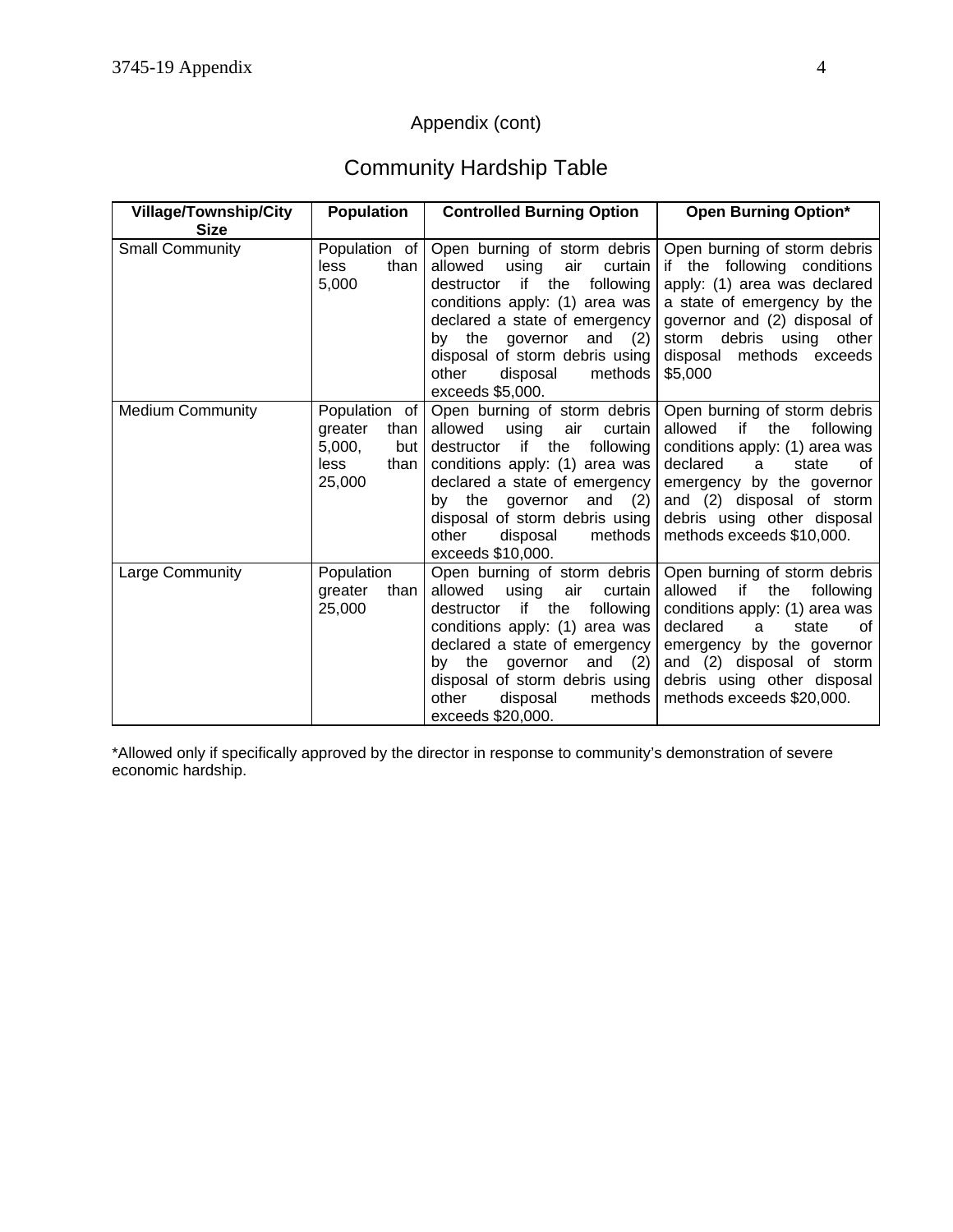### **3745-19-04 Open burning in unrestricted areas.**

[Comment: For dates of non-regulatory government publications, publications of recognized organizations and associations, federal rules, and federal statutory provisions referenced in this rule, see paragraph (P) of rule 3745-19-01 of the Administrative Code titled "Referenced materials."]

- (A) No person or property owner shall cause or allow open burning in an unrestricted area except as provided in paragraphs (B) to (D) of this rule or in section 3704.11 of the Revised Code.
- (B) Open burning shall be allowed for the following purposes without notification to or permission from the Ohio EPA, except as required in paragraph  $(B)(3)(f)$  of this rule:
	- (1) Heating tar, welding, acetylene torches, highway safety flares, heating for warmth of outdoor workers and strikers, smudge pots, and similar occupational needs.
	- (2) Bonfires, campfires and outdoor fireplace equipment, whether for cooking food for human consumption, pleasure, religious, ceremonial, warmth, recreational, or similar purposes, if the following conditions are met:
		- (a) They are fueled with clean seasoned firewood, natural gas or equivalent, or any clean burning fuel with emissions that are equivalent to or lower than those created from the burning of seasoned firewood.
		- (b) They are not used for waste disposal purposes.
		- (c) They shall have a total fuel area of three feet or less in diameter and two feet or less in height except when such fire is used for ceremonial purposes it may have a total fuel area no greater than five feet in diameter and five feet in height, if the ceremonial fire burns no longer than three hours.
	- (3) Disposal of residential waste or agricultural waste generated on the premises if the following conditions are observed:
		- (a) The fire is set only when atmospheric conditions will readily dissipate contaminants.
		- (b) The smoke does not create a visibility hazard on roadways, railroad tracks, or air fields.
		- (c) The fire is located at a point on the premises no less than one thousand feet from any inhabited building not located on said premises.
		- (d) The wastes are stacked and dried to provide the best practicable condition for efficient burning.
		- (e) No materials are burned which contain rubber, grease, asphalt, liquid petroleum products, plastics or building materials.
		- (f) Prior notification to the Ohio EPA in accordance with paragraph (B) of rule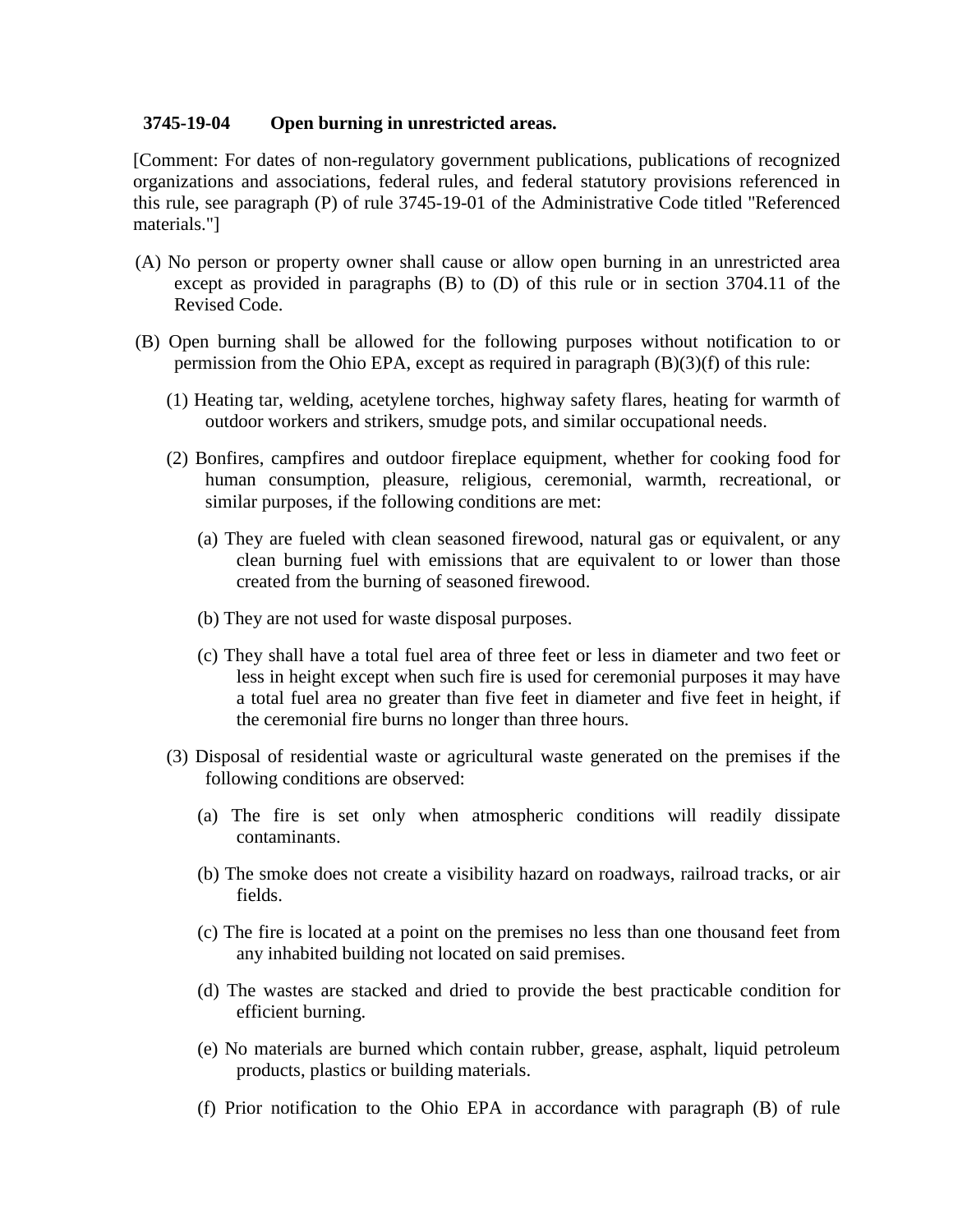3745-19-05 of the Administrative Code shall be required for the disposal of agricultural waste if the size of waste pile exceeds twenty feet in diameter by ten feet in height (or four thousand cubic feet) and for residential waste if the size of the waste pile exceeds ten feet by ten feet by ten feet (or one thousand cubic feet).

- (4) Disposal of hazardous explosive materials, military munitions or explosive devices that require immediate action to prevent endangerment of human health, public safety, property or the environment and that are excluded from the requirement to obtain a hazardous waste permit pursuant to paragraph  $(D)(1)(d)$  of rule 3745-50-45 of the Administrative Code.
- (5) Recognized training in the use of fire extinguishers for commercial or industrial fire prevention.
- (6) Fires set at the direction of federal, state, and local law enforcement officials for the purpose of destruction of cannabis sativa (marijuana) plant vegetation, processed marijuana material or other drugs seized by federal, state, or local law enforcement officials.

Fires allowed by paragraphs  $(B)(1)$ ,  $(B)(2)$  and  $(B)(5)$  of this rule shall not be used for waste disposal purposes, and shall be of the minimum size sufficient for their intended purpose; the fuel shall be chosen to minimize the generation and emission of air contaminants.

- (C) Open burning shall be allowed for the following purposes upon receipt of written permission from the Ohio EPA, in accordance with paragraph (A) of rule 3745-19-05 of the Administrative Code, provided that any conditions specified in the permission are followed:
	- (1) Disposal of ignitable or explosive materials where the Ohio EPA determines that there is no practical alternate method of disposal, excluding those materials identified in paragraph  $(B)(4)$  of this rule.
	- (2) Instruction in methods of fire fighting or for research in the control of fire as recognized by the state fire marshal division of the Ohio department of commerce and the guidelines set forth in the national fire protection asssociation's (NFPA) publication 1403: "Standard on Live Fire Training Evolutions, Chapter 4, Acquired Structures," provided that the application required in paragraph (A)(1) of rule 3745-19-05 of the Administrative Code is submitted by the commercial or public entity responsible for the instruction.
	- (3) In emergency or other extraordinary circumstances for any purpose determined to be necessary by the director and, if required, performed as identified in the appendix to rule 3745-19-03 of the Administrative Code. If deemed necessary, the open burning may be authorized with prior oral approval by the director followed by the issuance of a written permission to open burn within seven working days of the oral approval.
	- (4) Disposal of land clearing waste generated on the premises if the following conditions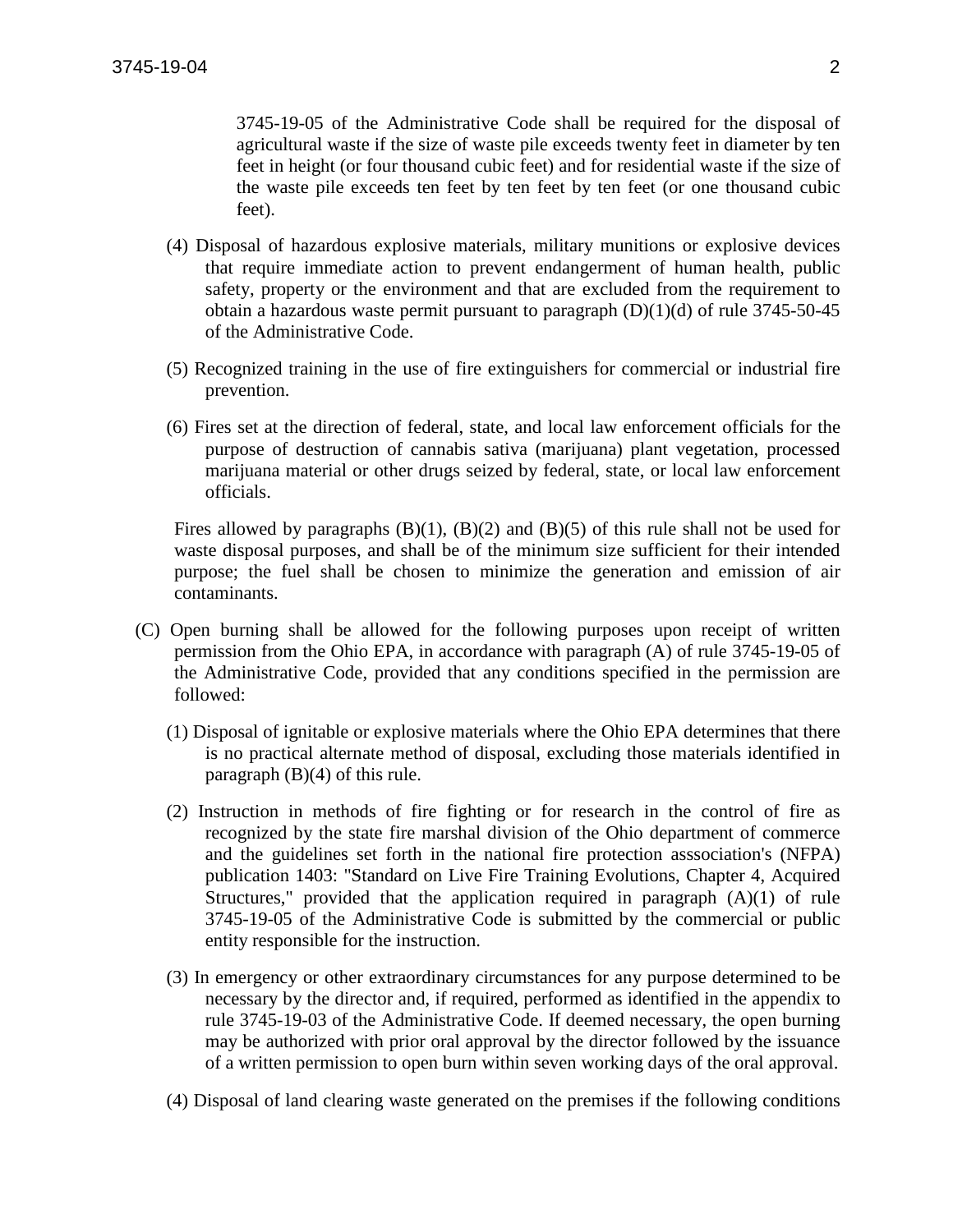are observed:

- (a) The fire is set only when atmospheric conditions will readily dissipate contaminants.
- (b) The smoke does not create a visibility hazard on roadways, railroad tracks, or air fields.
- (c) The fire is located at a point on the premises no less than one thousand feet from any inhabited building not located on said premises.
- (d) An air curtain destructor or other device or method determined by the director to be at least as effective is used to curtail release of air contaminants.
- (5) Fires or pyrotechnic effects, for purposes other than waste disposal, set as part of commercial film-making or video production activities for motion pictures and television.
- (6) Disposal of land clearing waste utilizing an air curtain burner if the following conditions are met:
	- (a) The owner or operator shall apply for a permit-to-install as required in Chapter 3745-31 of the Administrative Code and a title V permit as required in Chapter 3745-77 of the Administrative Code.

[Comment: Pursuant to Section 129 of the Clean Air Act and 40 CFR 60.2974 and 40 CFR 60.3069, air curtain burners are subject to and must fulfill the requirements of the Title V permitting program and must apply for and obtain a title V air permit.]

- (b) The siting of the air curtain burner shall be at a point on the premises no less than one thousand feet from any inhabited building not located on said premises.
- (c) No materials may be charged to the burner less than thirty minutes after sunrise and shall be completed not less than sixty minutes prior to sunset. A log shall be maintained on site, and available upon request, that documents daily beginning and ending times of charging.
- (d) The air curtain burner shall be attended at all times while burning is occurring and until flames are no longer visible.
- (e) The air curtain shall be maintained until all material within the air curtain burner has been reduced to coals, and flames are no longer visible.
- (f) At no time shall material be loaded into the air curtain burner such that the material extends into and above the air curtain, except for brief moments during loading.
- (g) The air curtain burner shall be used only for the disposal of land clearing wastes as defined in paragraph (I) of rule 3745-19-01 of the Administrative Code.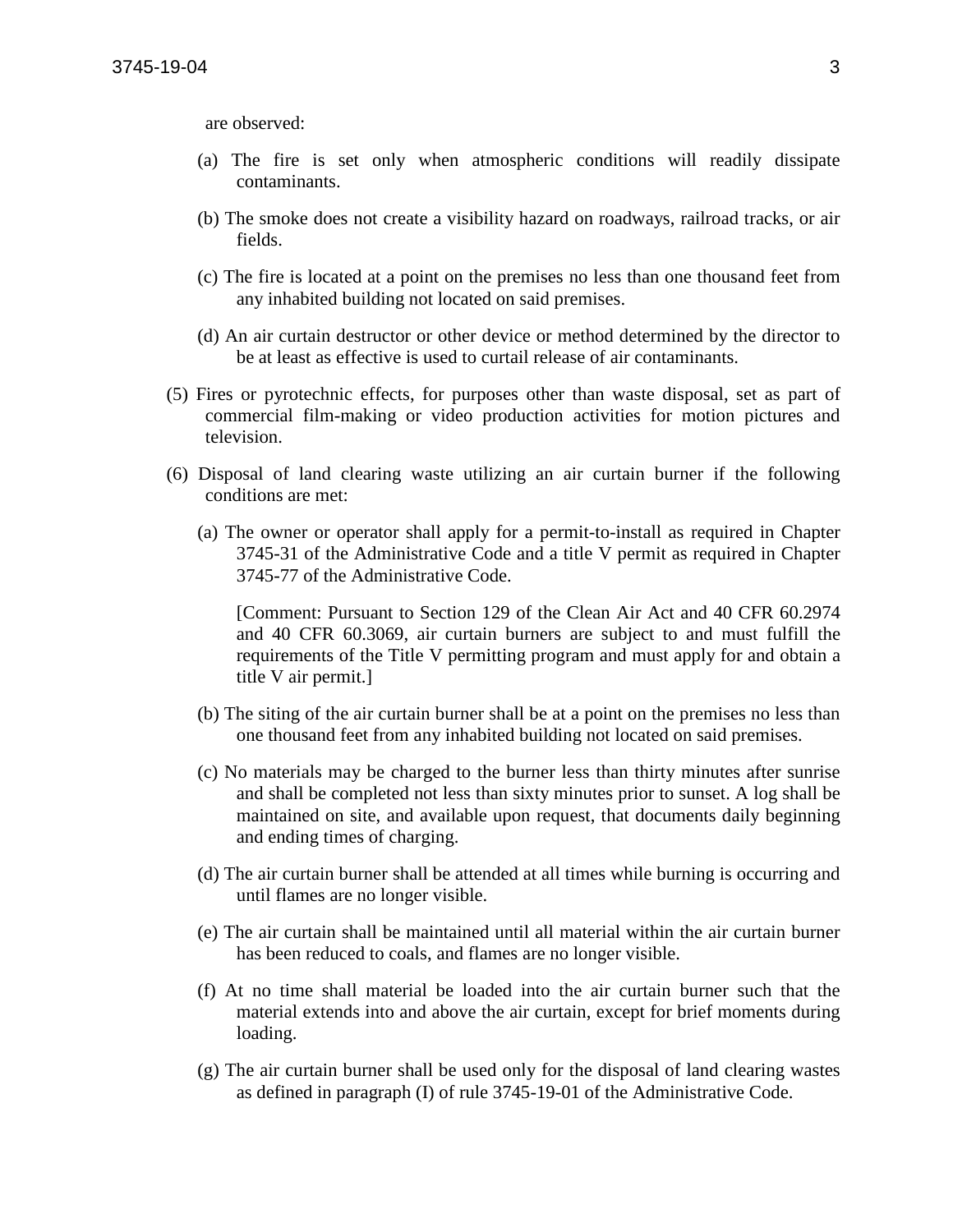- (D) Open burning shall be allowed for the following purposes, with prior notification to the Ohio EPA in accordance with paragraph (B) of rule 3745-19-05 of the Administrative Code:
	- (1) Prevention or control of disease or pests, with written or oral verification to the Ohio EPA from the Ohio department of health or local health department, the centers for disease control and prevention, cooperative extension service, Ohio department of agriculture, or United States department of agriculture, that open burning is the only appropriate disposal method.
	- (2) Recognized horticultural, silvicultural (forestry), range management, prairie and grassland management, invasive species management, or wildlife management practices, if all of the following conditions are met:
		- (a) The fire shall be performed within one hundred eighty days of notification.
		- (b) The fire shall be performed when it is anticipated weather conditions will minimize the dispersion of smoke near populated areas and the smoke does not create a visibility hazard on roadways, railroad tracks, or air fields. Smoke dispersion conditions shall be evaluated before, during, and after the fire and actions taken to minimize smoke impacts.
		- (c) The person making the notification shall notify the local fire department having jurisdiction over the burn area at least twenty-four hours before the fire is anticipated to occur.
		- (d) The person making the notification shall provide reasonable notification to populations potentially impacted by the smoke before the burn occurs. Populations potentially impacted shall include, at a minimum, those within one-quarter mile of the fire site. Reasonable notification shall include one of the following:
			- (i) Posting notice of intent to burn, including contact information for the person making the notification and the anticipated date that the fire will occur, within open view from a public roadway adjacent to and outside of the property on which the fire will occur.
			- (ii) Posting a notice in a newspaper of general circulation in the local community in which the fire will occur. The notice shall include, at a minimum, the address of the property at which the fire will occur, contact information for the person making the notification and the anticipated date that the fire will occur.
			- (iii) Delivering written notice directly to residences and businesses within a minimum of one-quarter mile of the burn site. Notices shall include, at a minimum, the address of the property at which the fire will occur, contact information for the person making the notification and the anticipated date that the fire will occur.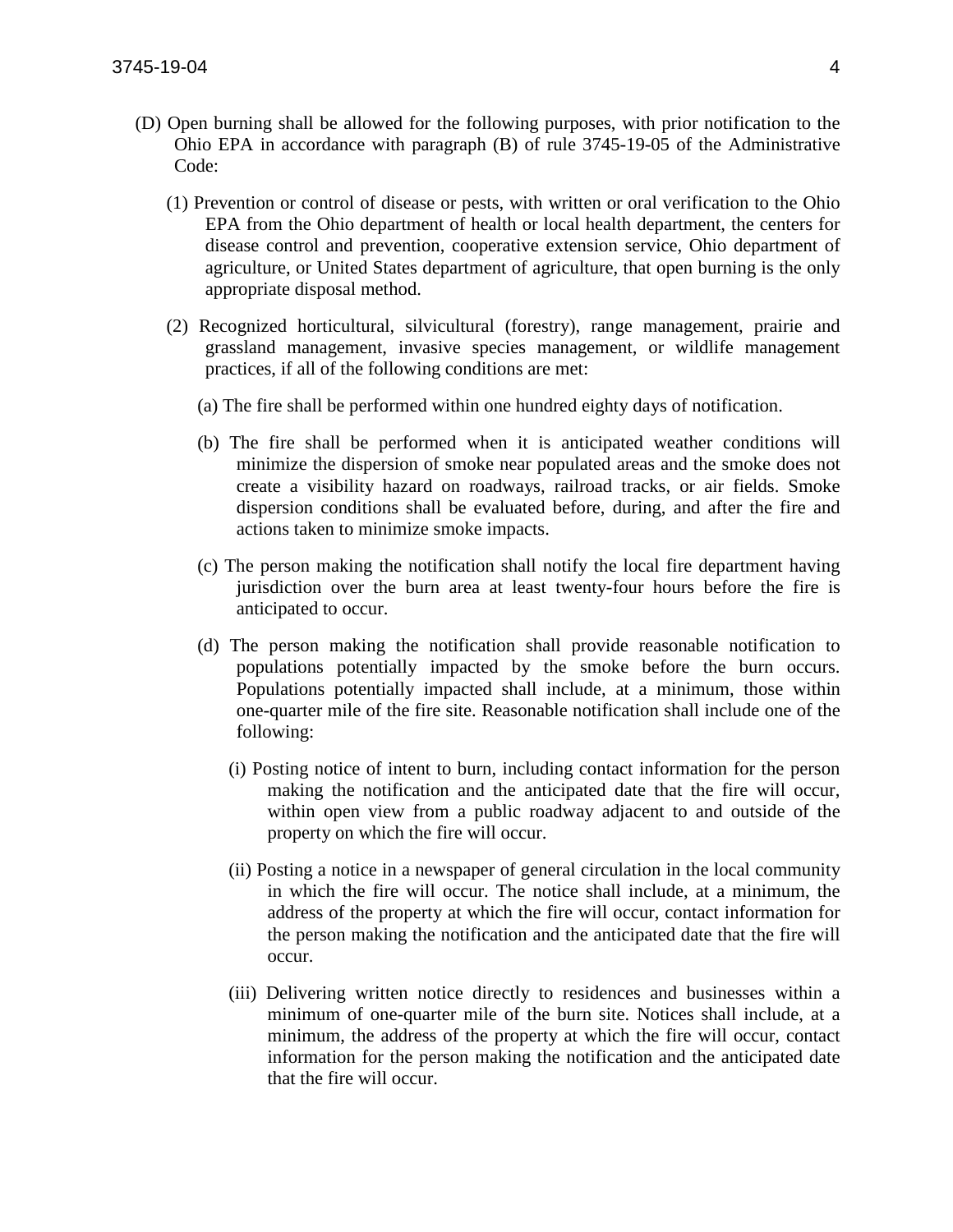- (e) The person making the notification shall document information on the weather, smoke conditions, any air quality concerns before, during, and after the fire, the actual number of acres burned, the time the fire was initially kindled, the time when active kindling ceased, and the time at which mop up activities ceased. The person making the notification shall maintain this information for a minimum of one year from the date of the fire and shall provide this information to the appropriate Ohio EPA district office or local air agency within ten days upon request.
- (f) Reasonable access to the burn site shall be provided to Ohio EPA representatives at any time during the fire.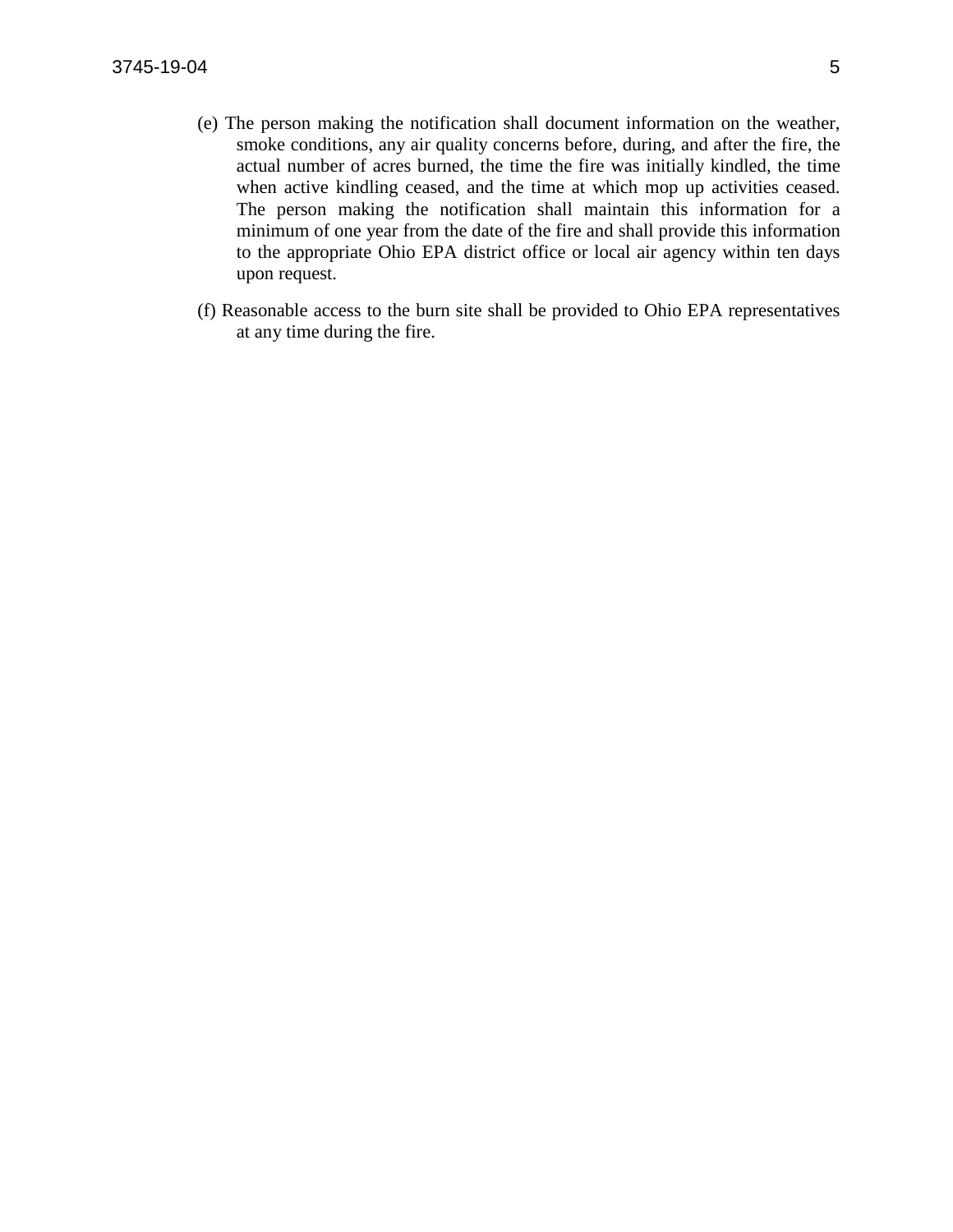Effective: 4/30/2018

Five Year Review (FYR) Dates: 11/30/2017 and 11/30/2022

### CERTIFIED ELECTRONICALLY **Certification**

04/16/2018 Date

> Promulgated Under: 119.03 Statutory Authority: 3704.03(E) Rule Amplifies: 3704.03(A), 3704.03(E) Prior Effective Dates: 06/21/1976, 10/30/1987, 12/20/1998, 11/27/2000, 07/07/2006, 05/27/2012, 08/18/2013, 11/10/2015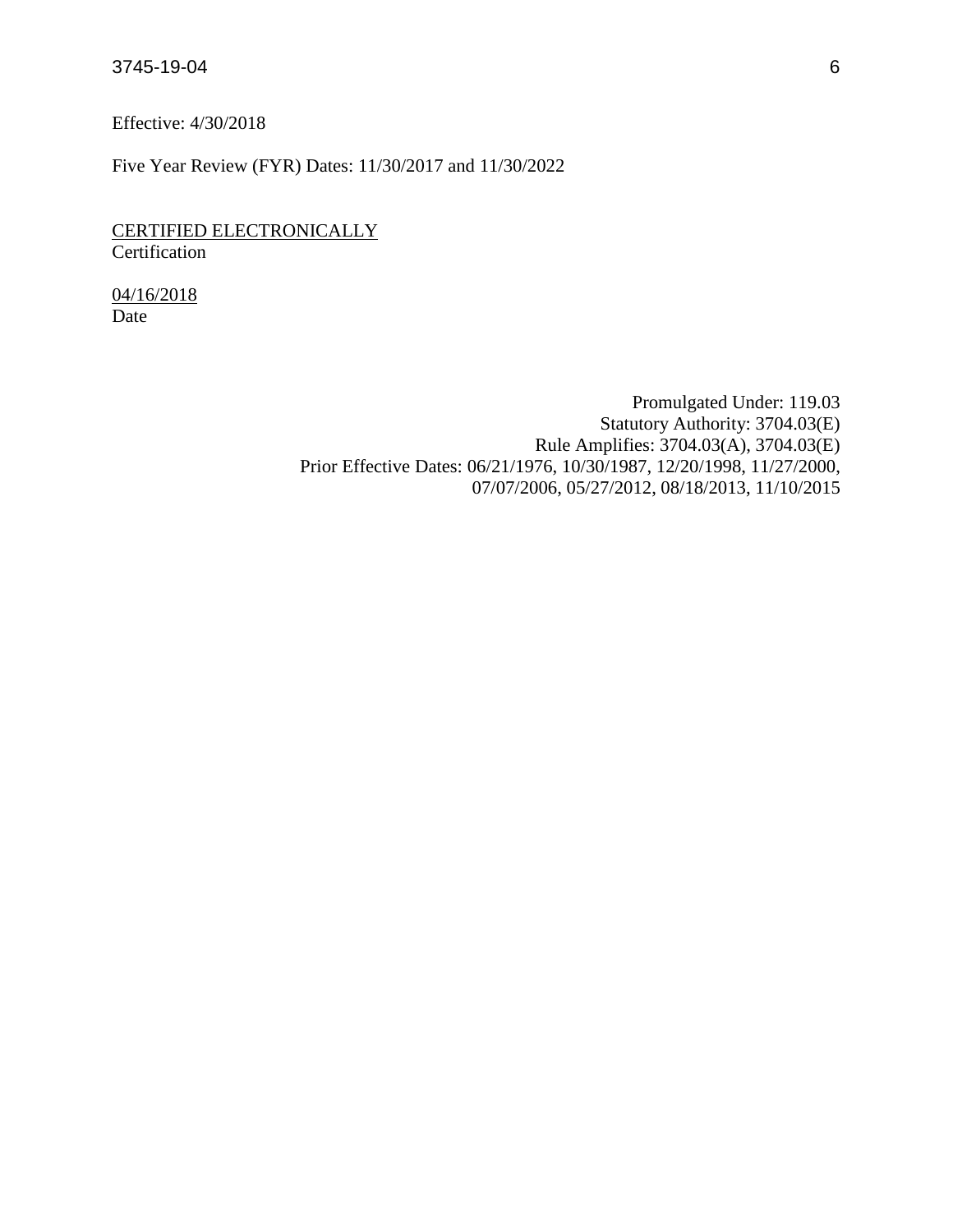### **3745-19-05 Permission to individuals and notification to the Ohio EPA.**

(A) Permission:

- (1) An application for permission to open burn shall be submitted in writing to Ohio EPA. The applicant shall allow Ohio EPA at least ten working days to review the permit. Applicant may proceed with burn upon receipt of written permission from Ohio EPA. Saturday, Sunday, and legal holidays shall not be considered working days. The application shall be in such form and contain such information as required by the Ohio EPA.
- (2) Except as provided in paragraphs  $(A)(6)$  and  $(A)(7)$  of this rule, such applications shall contain, at a minimum, the following information:
	- (a) The purpose of the proposed burning.
	- (b) The quantity or acreage and the nature of the materials to be burned.
	- (c) The date or dates when such burning will take place.
	- (d) The location of the burning site, including a map showing distances to residences, populated areas, roadways, air fields, and other pertinent landmarks.
	- (e) The methods or actions which will be taken to reduce the emissions of air contaminants.
- (3) Permission to open burn shall not be granted unless the applicant demonstrates to the satisfaction of the Ohio EPA that open burning is necessary to the public interest; will be conducted in a time, place, and manner as to minimize the emission of air contaminants, when atmospheric conditions are appropriate; and will have no serious detrimental effect upon adjacent properties or the occupants thereof. The Ohio EPA may impose such conditions as may be necessary to accomplish the purpose of this chapter.
- (4) Except as provided in paragraph (A)(6) of this rule, permission to open burn must be obtained for each specific project. In emergencies where public health or environmental quality will be seriously threatened by delay while written permission is sought, the fire may be set with oral permission of the Ohio EPA.
- (5) Violations of any of the conditions set forth by the Ohio EPA in granting permission to open burn shall be grounds for revocation of such permission and refusal to grant future permission, as well as for the imposition of other sanctions provided by law.
- (6) The Ohio department of commerce, division of state fire marshal, may request permission to open burn on an annual basis for the purpose of training firefighters on pre-flashover conditions using the Ohio fire academy's mobile training laboratory at either the academy or at other training sites in Ohio. The annual application required pursuant to paragraph (A)(1) of this rule shall contain information as required in paragraph  $(A)(2)$  of this rule, except the information required in paragraphs  $(A)(2)(c)$  and  $(A)(2)(d)$  of this rule need not be provided unless it is available at the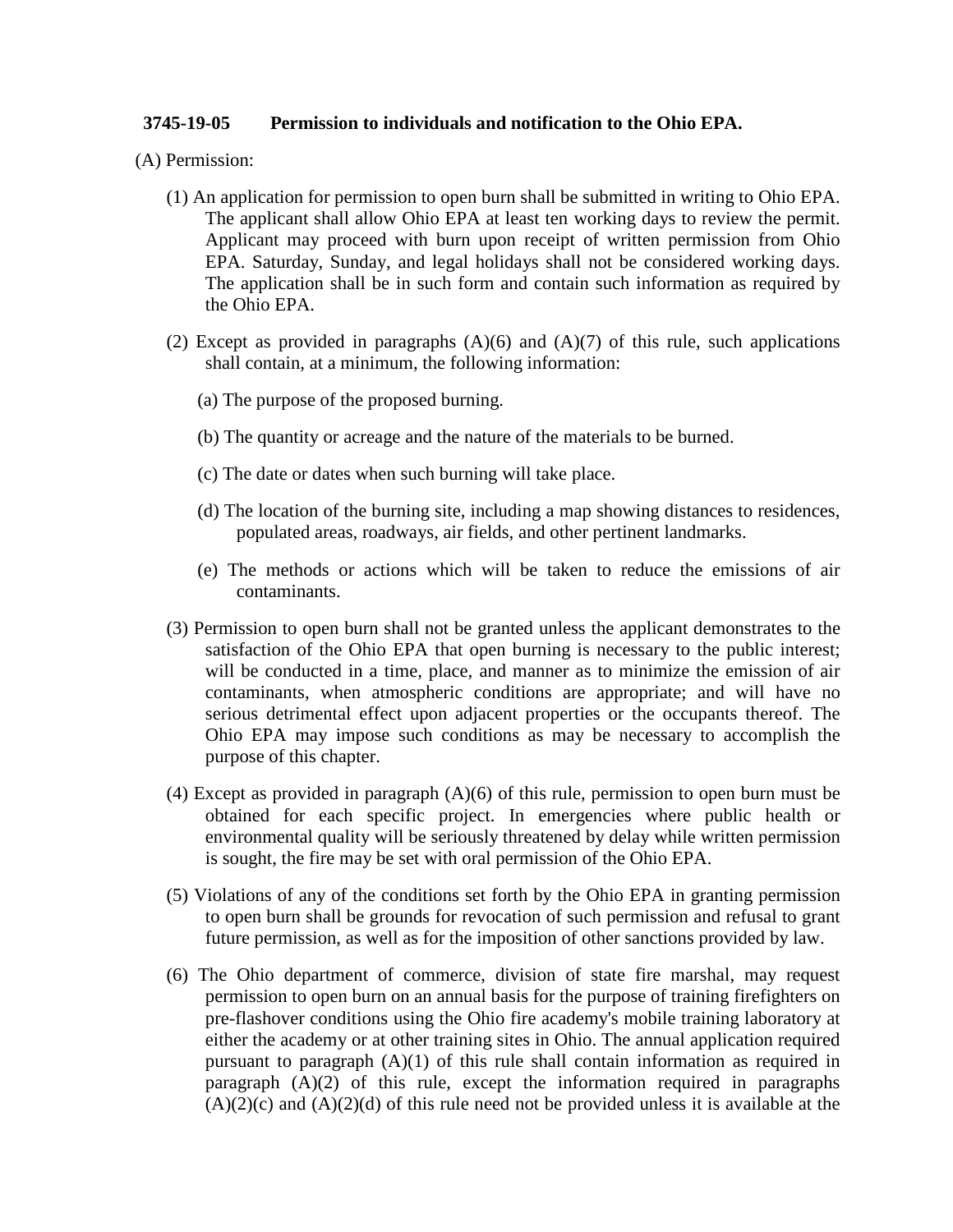time of submittal of the application. The academy shall contact the appropriate Ohio EPA district office or local air agency at least five working days before each training session of the date or dates when the training session will take place and its location. Saturday, Sunday, and legal holidays shall not be considered working days.

- (7) For open burning defined under paragraph (D)(2) of rule 3745-19-03 and paragraph (C)(2) of rule 3745-19-04 of the Administrative Code, permission to open burn shall not be granted unless the applicant provides proof of written notice of intent to demolish received by the appropriate Ohio EPA field office in accordance with rule 3745-20-03 of the Administrative Code.
- (B) Notification:
	- (1) Notification shall be submitted in writing at least ten working days before the fire is to be set. Saturday, Sunday, and legal holidays shall not be considered working days. It shall be in such form and contain such information as shall be required by the Ohio EPA.
	- (2) Such notification shall inform the Ohio EPA regarding the following:
		- (a) The purpose of the proposed burning.
		- (b) The nature and quantities of materials to be burned.
		- (c) The date or dates when such burning will take place.
		- (d) The location of the burning site.
	- (3) The Ohio EPA, after receiving notification, may determine that the open burning is not allowed under this chapter and the Ohio EPA shall notify the applicant to this effect.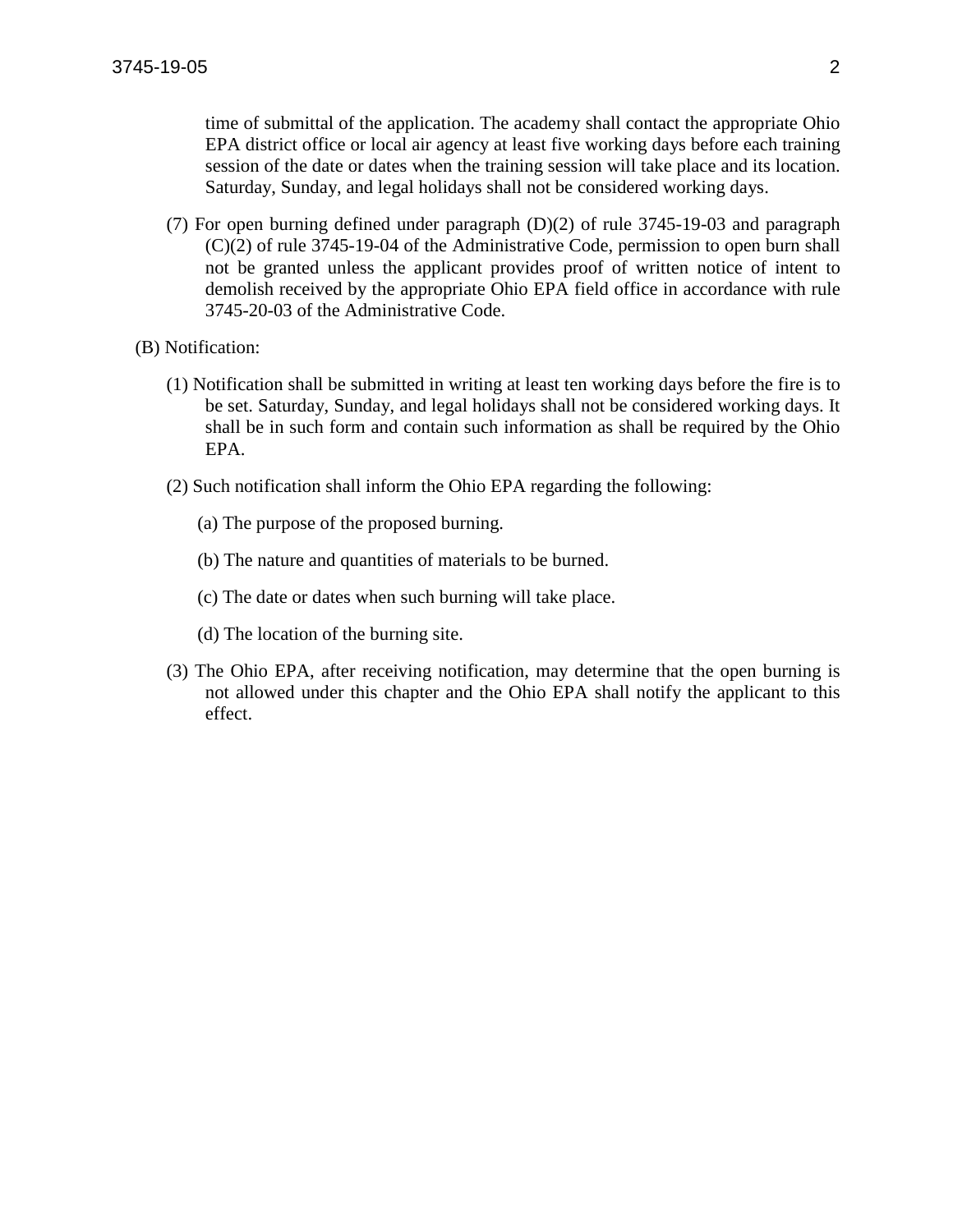Effective: 4/30/2018

Five Year Review (FYR) Dates: 11/30/2017 and 11/30/2022

CERTIFIED ELECTRONICALLY **Certification** 

04/16/2018 Date

> Promulgated Under: 119.03 Statutory Authority: 3704.03(E) Rule Amplifies: 3704.03(A), 3704.03(E) Prior Effective Dates: 09/21/1973, 11/30/1987, 11/27/2000, 07/07/2006, 05/27/2012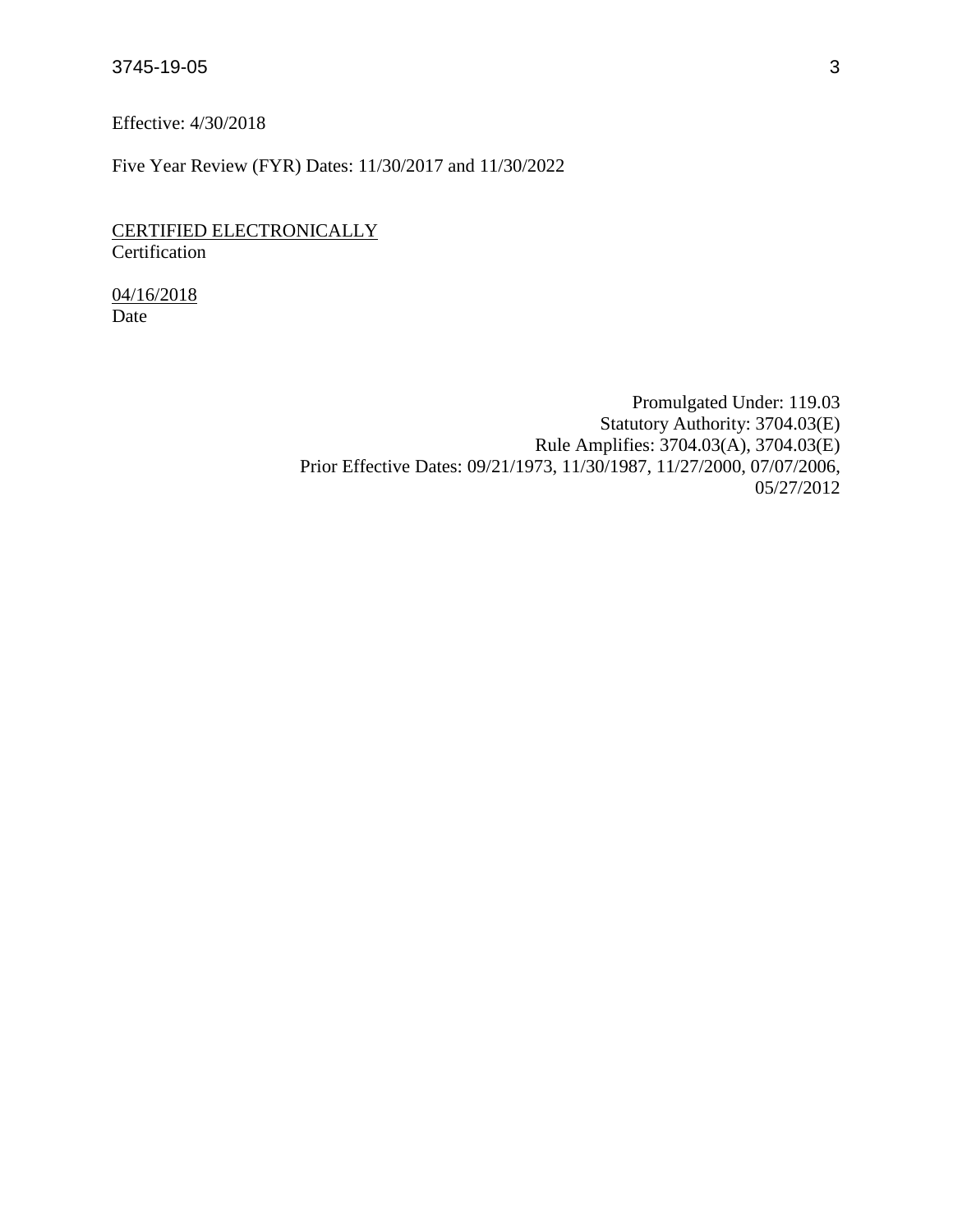### 3745-19-06 **Open burning unilateral order.**

- (A) The director may assess and collect administrative penalties from any person who violates any of the rules in this chapter. Through unilateral orders, the director may assess a violator not more than two hundred fifty dollars per day for each separate violation of the rules in this chapter for open burning of residential waste and not more than one thousand dollars per day for each separate violation of the rules in this chapter for open burning of all wastes that are not residential waste. A separate violation is assessed for each day (twenty-four hour period) or portion of a day the violation occurs.
- (B) The director's authority under paragraph (A) of this rule is in addition to, and not in limitation of, the director's authority under section 3704.06 of the Revised Code to request the attorney general to initiate legal action to seek penalties of not more than twenty-five thousand dollars for each day of each violation for the violation of rules in this chapter.